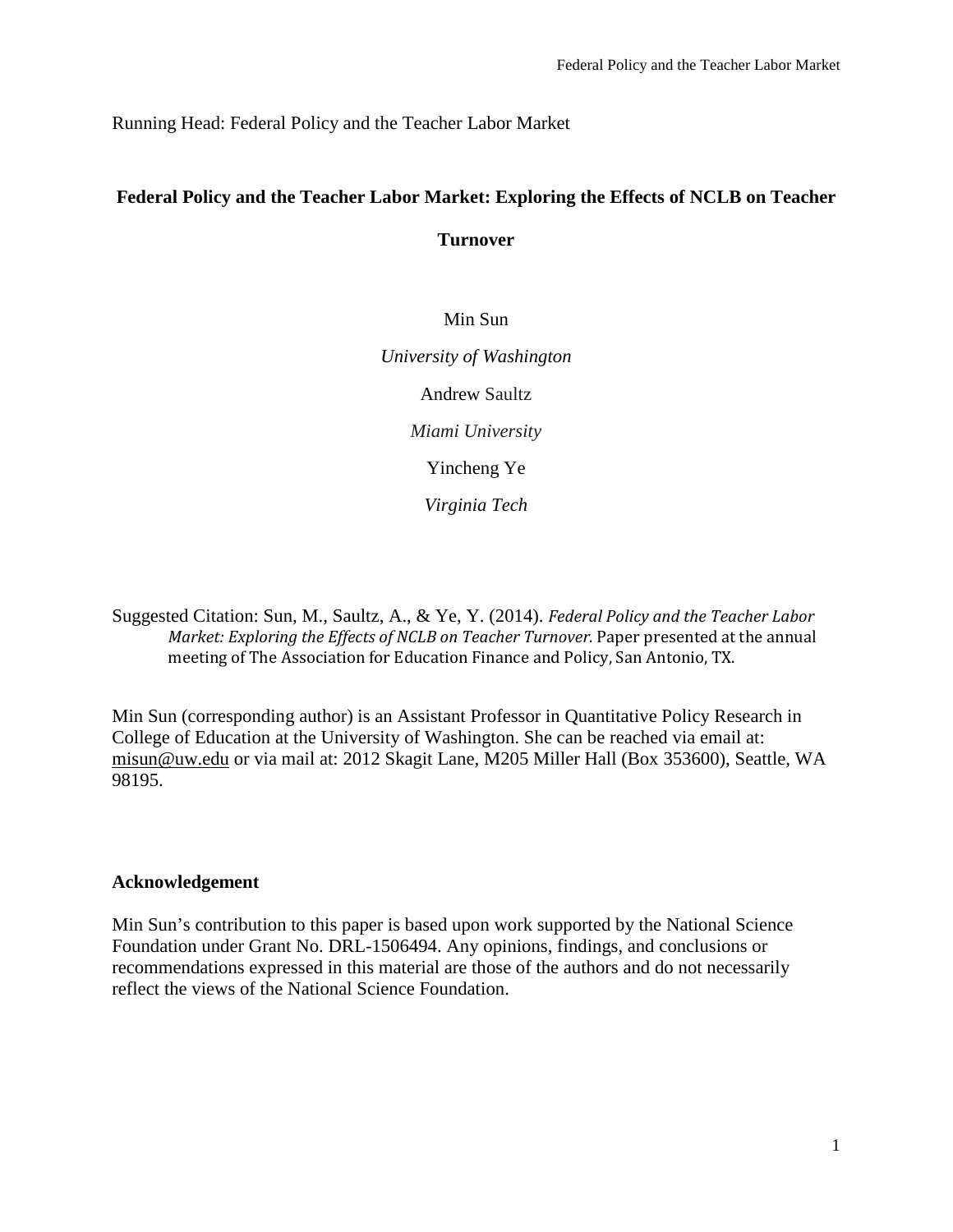# **Federal Policy and the Teacher Labor Market: Exploring the Effects of NCLB School Accountability on Teacher Turnover**

## **Abstract**

Anecdotal evidence from the media suggests that accountability pressure increases teacher stress and drives teachers away from teaching, particularly leading to teachers leaving disadvantaged schools that serve a larger proportion of poor and minority students. However, no prior work has systematically examined the changes in the national trends of teacher turnover in response to NCLB school accountability. Drawing on nationally representative samples of schools and teachers from the Schools and Staffing Surveys and Teacher Follow-Up Surveys from 1993-2009, this study applies difference-in-differences approaches to examine the effects of NCLB school accountability on teacher turnover outcomes. We find that NCLB increased the average rate of teachers transferring involuntarily to other schools following school-initiated separations, particularly in the early stage of policy implementation and in disadvantaged schools. More surprisingly, neither voluntarily transferring between schools nor voluntarily leaving the teaching profession has changed in response to NCLB school accountability, even for teachers in disadvantaged schools. In contrast to non-tested counterparts, teachers in tested subjects and grades became less likely to leave the system following school-initiated separations under NCLB school accountability.

## **Keywords**

School Performance Accountability, Federal Policy, Teacher Labor Market

#### **JEL code:** J68; I28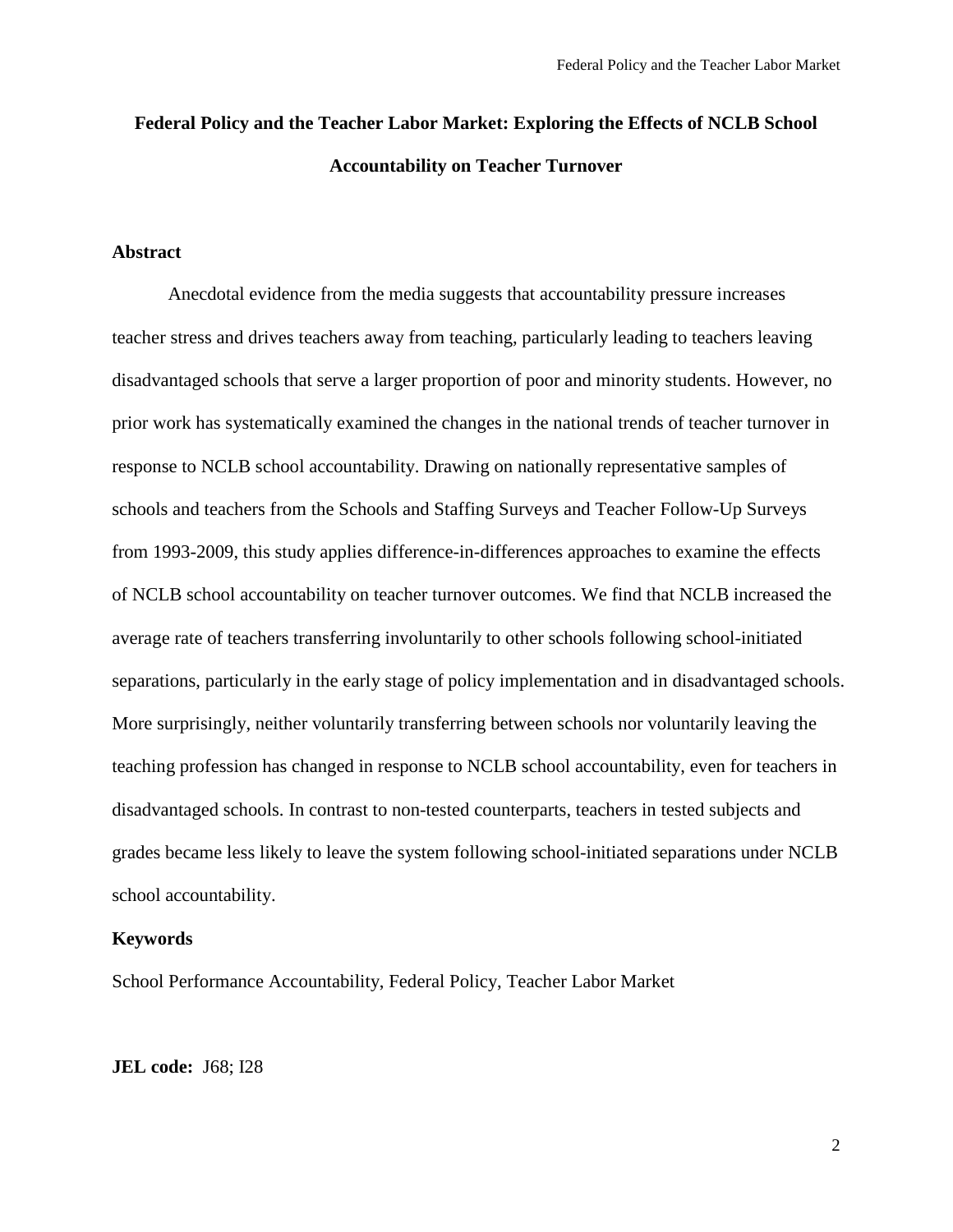## **Introduction**

This study examines the effects of the No Child Left Behind (NCLB) Act of 2001 on teacher turnover. NCLB has dramatically expanded federal influence over U.S. public schools and has been the hallmark of the long-lasting high-stakes accountability reform. Research on the effects of NCLB focuses mostly on its impact on student achievement (e.g., Ballou and Springer 2011; Dee and Jacob 2011; Hemelt 2011; Lee and Reeves 2012; Neal and Schanzenbach 2010; also see a review by Figlio and Loeb 2011). While it is important for policymakers to understand NCLB's impact on this outcome of ultimate interest, it is also important for them to know how NCLB has affected mediating factors in schools, including teachers.

Anecdotal evidence from the media suggests that accountability pressure increases teacher stress (Cavanaugh 2012; Gerson 2007; Toppo 2007). Studies using teacher survey data have shown that when teachers feel their job security is threatened, they experience a reduction in job satisfaction (Finnigan and Gross 2007; Luna and Turner 2001). "Excellent candidates are leaving the career due to [those] political games" (Sunderman, Kim, and Orfield 2005, p. 93). Reback and his colleagues (2014) utilize the differences in accountability pressure across schools and find that teachers in schools on or below the Adequate Yearly Progress (AYP) margin, presumably facing more accountability pressure, are more likely to report concern over their job security related to student test performance in 2003-04, and less likely to plan to teach until retirement than their counterparts teaching in schools with high probabilities of making AYP. In contrast, Grissom et al. (2014) use data from 1994-2008 and find that NCLB accountability has no effect on teachers' general satisfaction with being a teacher at the school, nor on their intent to remain in teaching until retirement.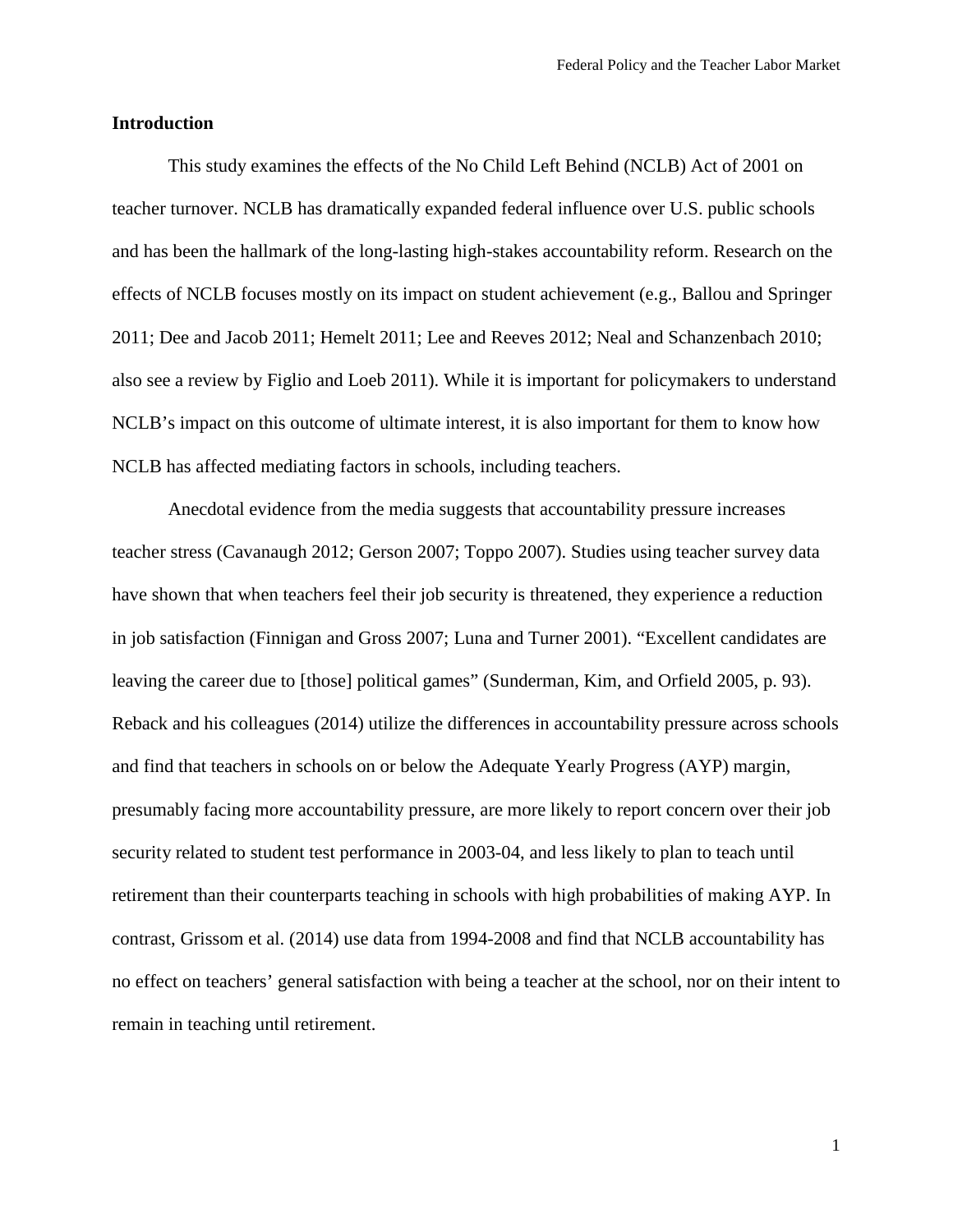These mixed findings on the changes in teacher attitudes and career plans provide little guidance on anticipating the impact of NCLB school accountability on teachers' actual employment outcomes. No prior work has applied rigorous methods to nationally representative samples of schools and teachers to examine the changes in national average rates of teachers' turnover after NCLB. It is critical to know the changes in national trends, given that NCLB legislation is a federal policy. This study fills these gaps.

Specifically, this study uses four waves of survey data from the Schools and Staffing Surveys and Teacher Follow-Up Surveys from 1993-95 to 2007-09, and explores three research questions.

- 1. How did NCLB affect teacher turnover nationwide? We examine the overall impact of NCLB accountability policy on four types of one-year teacher turnover outcomes: transferring to other schools due to teacher-initiated separations (voluntary mobility) or school-initiated separations (involuntary mobility), or leaving the teaching profession altogether due to teacher-initiated separations (voluntary attrition) or school-initiated separations (involuntary attrition).
- 2. How did the effects of NCLB differ for teachers in tested subjects and grades?
- 3. How did the effects of NCLB differ for teachers in disadvantaged schools that served a larger proportion of minority or poor students?

This study is important for several reasons. First, high-stakes school accountability continues to be a key component of the U.S. education system. It is useful to understand how this legislation influences the career movements of teachers who have often been regarded as the most important school factor of influencing students' learning (McCaffrey et al. 2003; Rivkin, Hanushek, and Kain 2000; Rowan, Correnti, and Miller 2002; Wright, Horn, and Sanders 1997).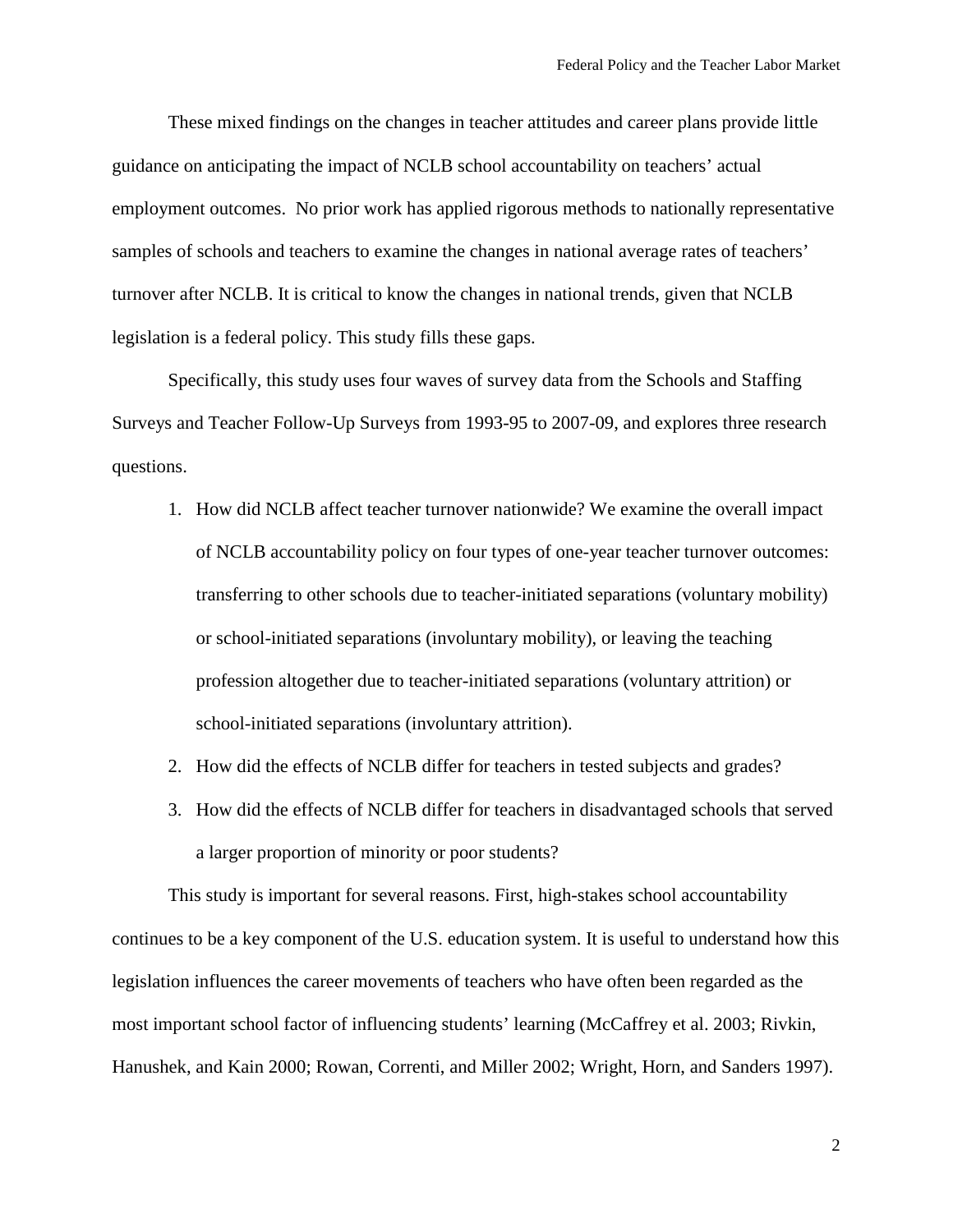Teacher turnover patterns influence the quality of instruction, sustainability of school improvement, school finance on hiring and firing teachers, and teacher workforce pipeline and distribution across schools. Given the ongoing debates on reauthorizing Elementary and Secondary Education Act (ESEA), both federal and state policymakers are now reflecting on and redesigning accountability policies in public K-12 schools. More rigorous evidence on what works and how it works significantly contributes to current policy debates.

Second, this study distinguishes four types of teacher turnover: voluntary and involuntary mobility and attrition. Often neglected in prior work, this is a very important distinction, because it allows us to test (a) if the school accountability policy drives teachers away because of the job stress and challenging working conditions or (b) if schools become more likely to take staffing actions to separate from low-performing teachers. In addition, the distinction between transfer between schools and exit the teaching profession will reveal if NCLB school accountability influences the redistribution of existing teaching workforce or its overall supply and demand.

Third, we estimate the heterogeneity of the policy impacts for teachers in tested subjects in tested grades and for disadvantaged schools. For example, many claim that NCLB school accountability led to the reallocation of resources to tested subjects and grades (Au 2007; Crocco and Costigan 2007; Dee and Jacob 2011; Zhao 2009). If teachers in tested subjects became more likely to stay in the system in post-NCLB era, this would have supported the hypothesis that schools shift resources to tested subjects to keep those teachers or quickly fill any vacancy. Moreover, NCLB set out to improve student learning in disadvantaged schools. The media has focused heavily on how NCLB has anecdotally changed schools with high poverty and high percentages of racial minorities (Strauss 2015; Viadero 2007). Our study will examine empirically how NCLB influences teacher turnover patterns in these schools.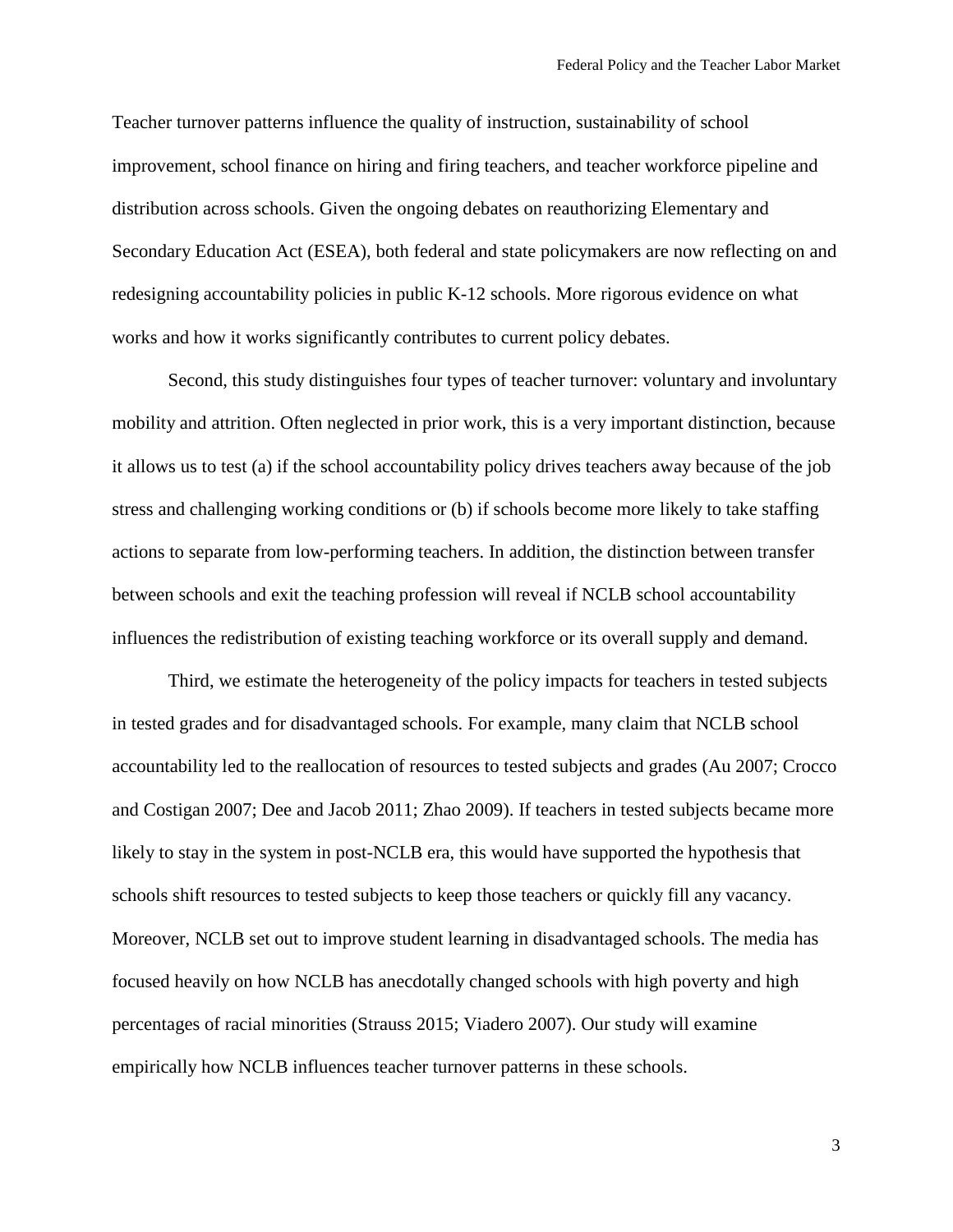Lastly, the findings also contribute to the broader literature on how public policies may affect labor market changes (Gibbons and Waldman 1999). The public schooling system, as a large domestic public sector, provides an ideal context to study these labor market issues. NCLB aims to change school practices and teachers' working conditions through performance accountability, which may further alter school administrators' staffing actions and teachers' career decisions. This study documents both direct and indirect evidence on how individuals and organizations engage strategically with policy changes that alter teacher labor market outcomes, and the variation in policy effects for different types of schools and teachers.

To frame our study, we review studies on the impacts of school accountability on teacher turnover and identify gaps in the literature. Next, we describe the data and the sample, and present the analytic strategies for testing our research questions. Lastly, we summarize the main findings and discuss their policy implications on the development of school accountability in the U.S. education system.

#### **School Accountability Impacts on Teacher Turnover**

The literature on the impact of accountability policies on teacher turnover contains mixed findings. Loeb and Cuhna (2007) use 1993-94 and 1999-00 waves of the Schools and Staffing Survey (SASS) and the Teacher Follow-up Survey (TFS) and find little impact of states' pre-NCLB accountability efforts on teacher turnover (teachers either moved to other public schools or left the teaching profession), while teachers were more likely to be fired in post-reform years than pre-reform years. Moreover, Shirrell (2013) matches two waves of the Schools and Staffing Survey (1999-01 and 2003-05) with school-level data on the subgroups for which schools nationwide were held accountable during the first two years of NCLB, using the Barnard/Columbia NCLB Database (Reback et al. 2011). He finds that NCLB subgroup-specific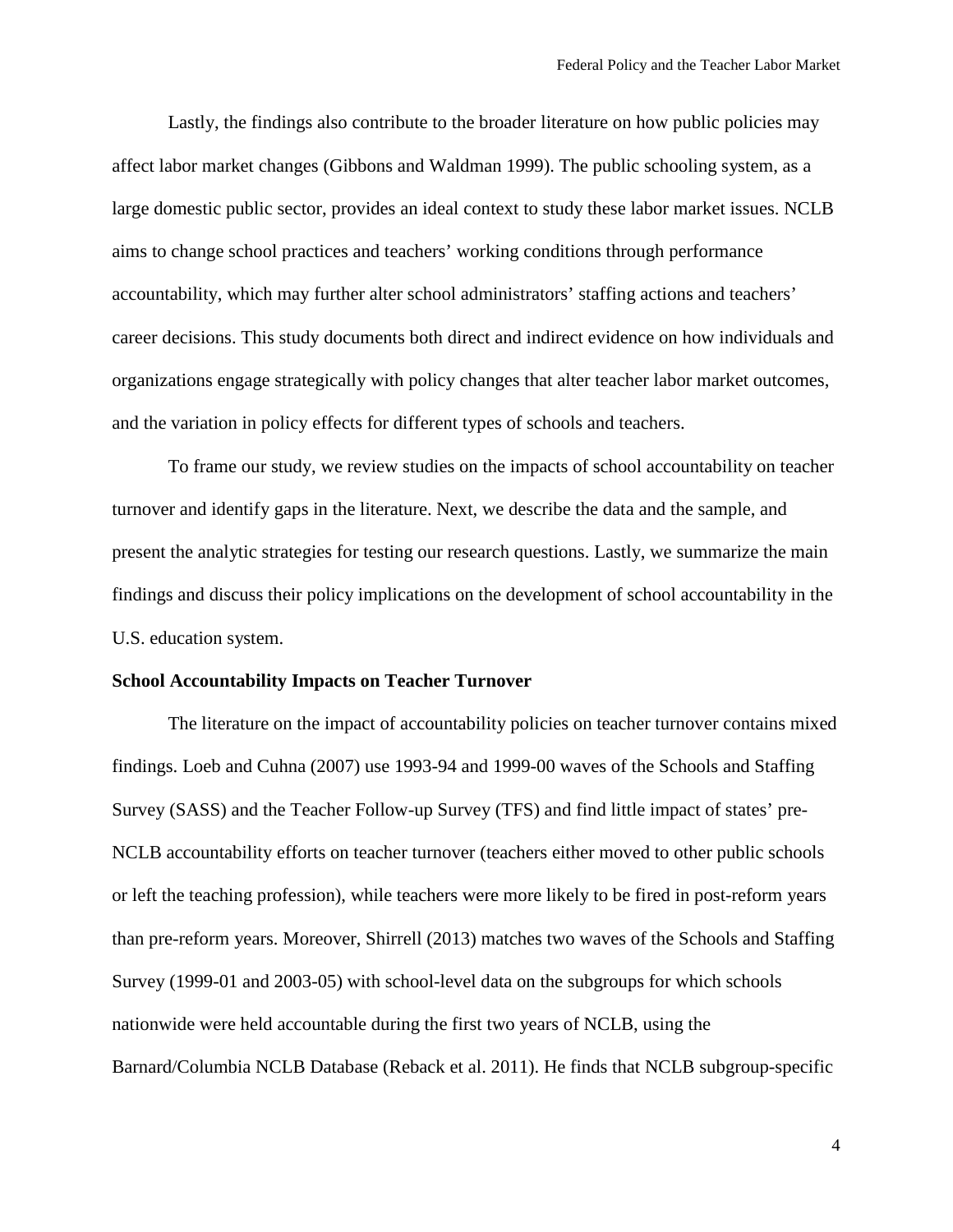accountability significantly decreased one-year teacher turnover, particularly for Black and Hispanic teachers who taught in a school held accountable for those same racial subgroups. However, this study does not distinguish different types of teacher turnover, such as voluntary or involuntary transferring to another school or leaving the teaching profession altogether.

A number of studies have shown the impact of states' school accountability systems on teacher labor markets. Boyd and his colleagues (2008) use New York State administrative data from 1994-1995 through 2001-2002 to show that the turnover rates of teachers in state-mandated testing grade (i.e.,  $4<sup>th</sup>$  grade) decreased relative to teachers in other elementary grades. Feng, Figlio and Sass  $(2010)^1$  $(2010)^1$  $(2010)^1$  use data collected from Florida schools that experienced accountability "shock" due to changes in state-ordered school grading. Schools that experienced a negative shock (a decreased grade) become less likely to retain their teachers than schools that received no accountability shock. Schools that experienced positive shocks (an increased grade) show a less significant increase in teacher retention than schools experiencing no shock. This accountability effect on teacher attrition is consistent with Clotfelter et al.'s (2004) study in North Carolina and Sims' (2009) study in California. Both studies find that labeling schools as low-performing or failing to meet AYP exacerbates these schools' difficulty in retaining teachers. Hanushek and Rivkin (2010) provide additional evidence through a comparison of teacher transition patterns before and after NCLB in Texas schools. The comparison reveals that the probability of a teacher's transitioning out of a tested grade in a school increased significantly as

 $\overline{\phantom{a}}$ 

<span id="page-6-0"></span><sup>&</sup>lt;sup>1</sup> Florida had previously graded every school in the state on a scale from "A" to "F" since the summer of 1999, based on proficiency rates in reading, writing and mathematics. In 2002, the state dramatically changed its grading system to both recalibrate the acceptable student proficiency levels for the purposes of school accountability and to introduce student-level changes as an important determinant of school grades. Using student-level micro-data to calculate the school grades that would have occurred absent this change, Feng et al. (2010) demonstrated that over half of all schools in the state experienced an accountability "shock" due to this grading change, with some schools receiving a higher grade than they would otherwise have received (positive shock) and other schools receiving a lower grade than they would have otherwise (negative shock).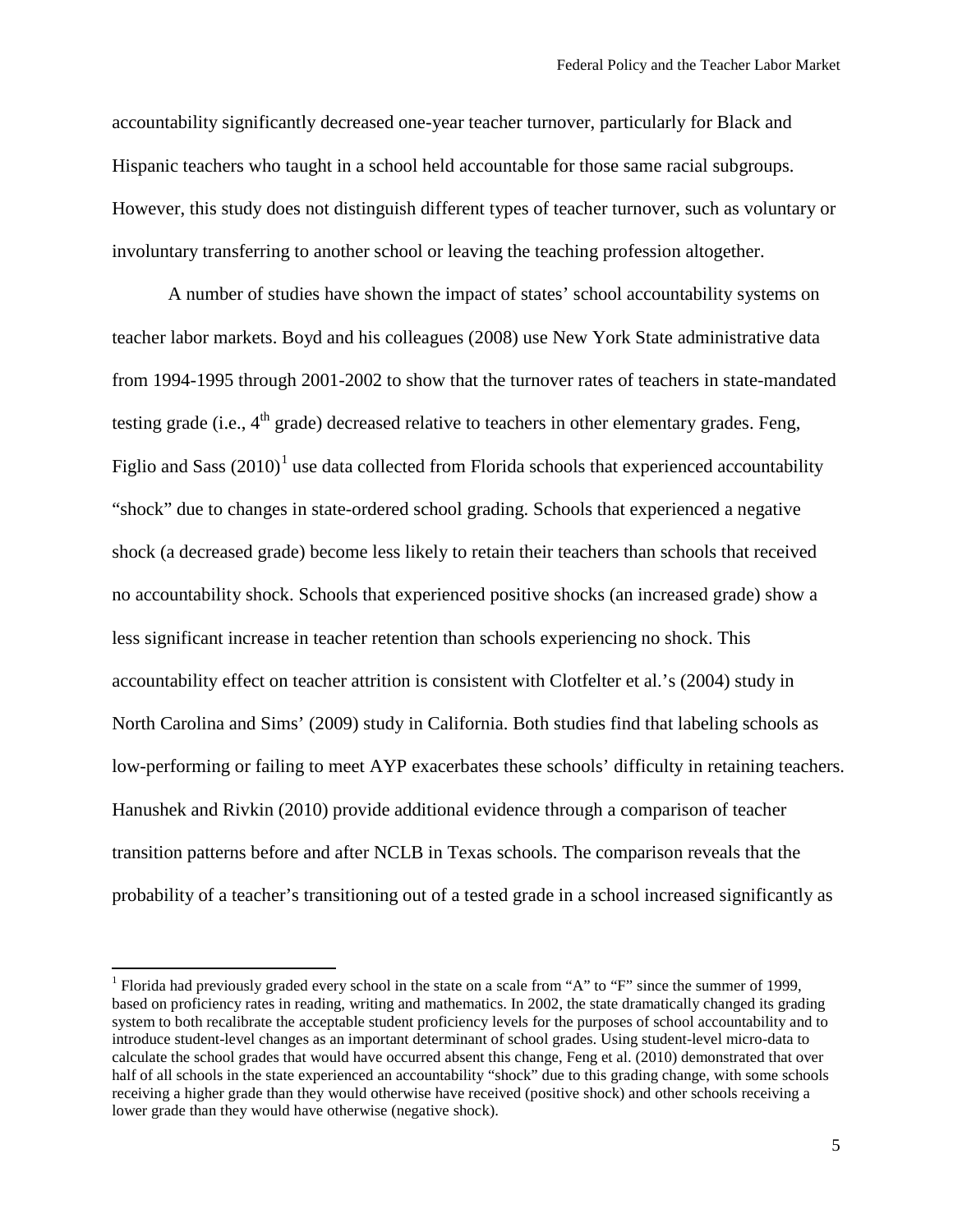the accountability rating<sup>[2](#page-7-0)</sup> declined, even controlling for school demographic characteristics and time trends.

Overall, the existing studies of the impact of school accountability on teacher turnover are limited. For example, few studies that examined school accountability included both pre- and post-NCLB data (e.g., Feng et al. 2010; Shirrell 2013). Instead, most studies collected data either prior to NCLB or on its eve (e.g., Loeb and Cuhna 2007). Further, many of the studies that used both pre- and post-NCLB data were within individual states or districts. Considering the differential implementations of accountability across states (Lee and Reeves 2012) and the variation of local teacher labor markets, the results from a single state can hardly be generalized to the nation (Schneider et al. 2007). Given that NCLB legislation is a federal policy, policymakers would clearly benefit from knowing national trends. More importantly, no study has made the distinction between different types of turnover behaviors under NCLB (e.g., involuntary vs. voluntary transfer between schools or change in profession).

#### **Data and Sample**

l

This study uses nationally representative samples collected by the Schools and Staffing Survey (SASS) and the Teacher Follow-up Survey (TFS), which are sponsored by the National Center for Education Statistics (NCES) and are conducted by the U.S. Census Bureau. This is the most comprehensive data source available on the staffing, occupational, and organizational aspects of nationally representative samples of U.S. elementary and secondary schools and teachers. The SASS uses a stratified probability sample design to select participating schools and teachers in a given year; the following-year TFS sample is a stratified sample from those teachers who answered the SASS teacher survey. To collect the follow-up data, schools are

<span id="page-7-0"></span> $2$  Texas rated schools on four categories: exemplary, recognized, academically acceptable, and academically unacceptable. The last category is roughly equivalent to not meeting AYP.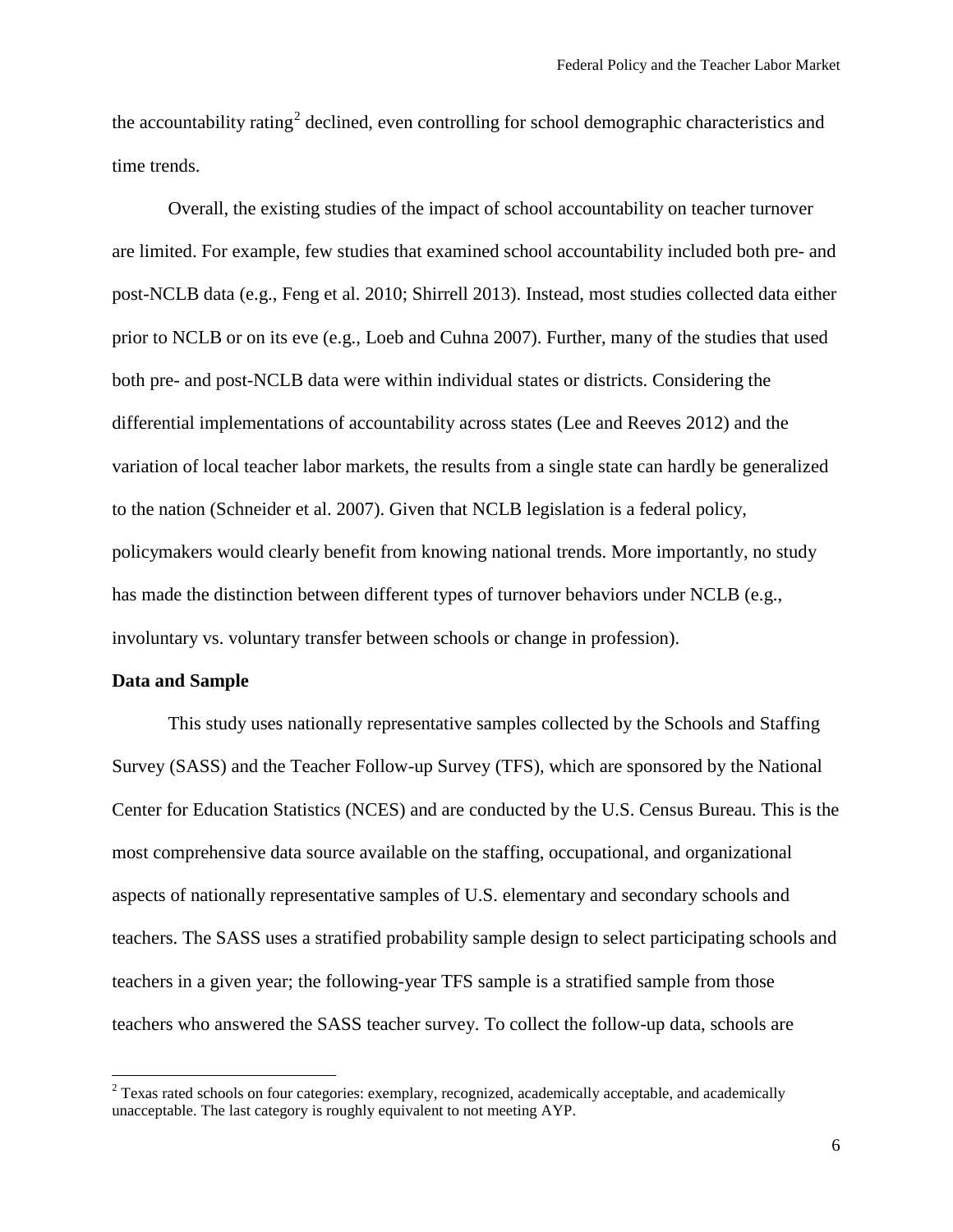mailed a Teacher Status Form at the beginning of the follow-up school year which asks for current information about the previous year's teachers, from which we obtain information on teachers' turnover status. We then obtain information on the reasons for leaving previous schools from the subsequent TFS surveys. The sampling frame allows comparisons of teachers on turnover status by sector (traditional public, public charter, and private), teaching experience, grade, and teacher's race/ethnicity (Tourkin et al. 2010). We merge the SASS and TFS with other federal data sources, including the Common Core of Data (CCD) and the Bureau of Labor Statistics, to obtain more measures.

Four waves of data are used in this study: two waves prior to NCLB (1993–1995, 1999– 2001) and two waves after NCLB implementation (2003–2005 and 2007–2009). Many measures collected in the earliest two waves of 1987-88 and 1990-1991 use different metrics from those collected in later years. Therefore, we exclude the first two waves of data. Although the 2012-13 wave is available, using data up to the wave of 2007-09 has the advantage of eliminating alternative explanations on teacher turnover by excluding the influences of the 2008 recession. The Great Recession, which began in 2008, significantly influenced state budgets. The last academic year of data collection for this analysis, the 2008-2009 school year, would not have been effected by recession-related budget cuts, because the school systems would experience such effect mainly starting the 2009-10 academic year (Superfine, Gottlieb, and Smylie 2012), which is beyond the data time frame of this study. Further, the federal program of Race to the Top initiatives began in 2009, which led states to alter teacher policies in a number of ways (Superfine et al. 2012). As a result, using data up to the 2007-09 wave excludes the confounding effects of the two significant nationwide changes in education policy and economic contexts that occurred concurrently with NCLB and could influence teacher labor markets.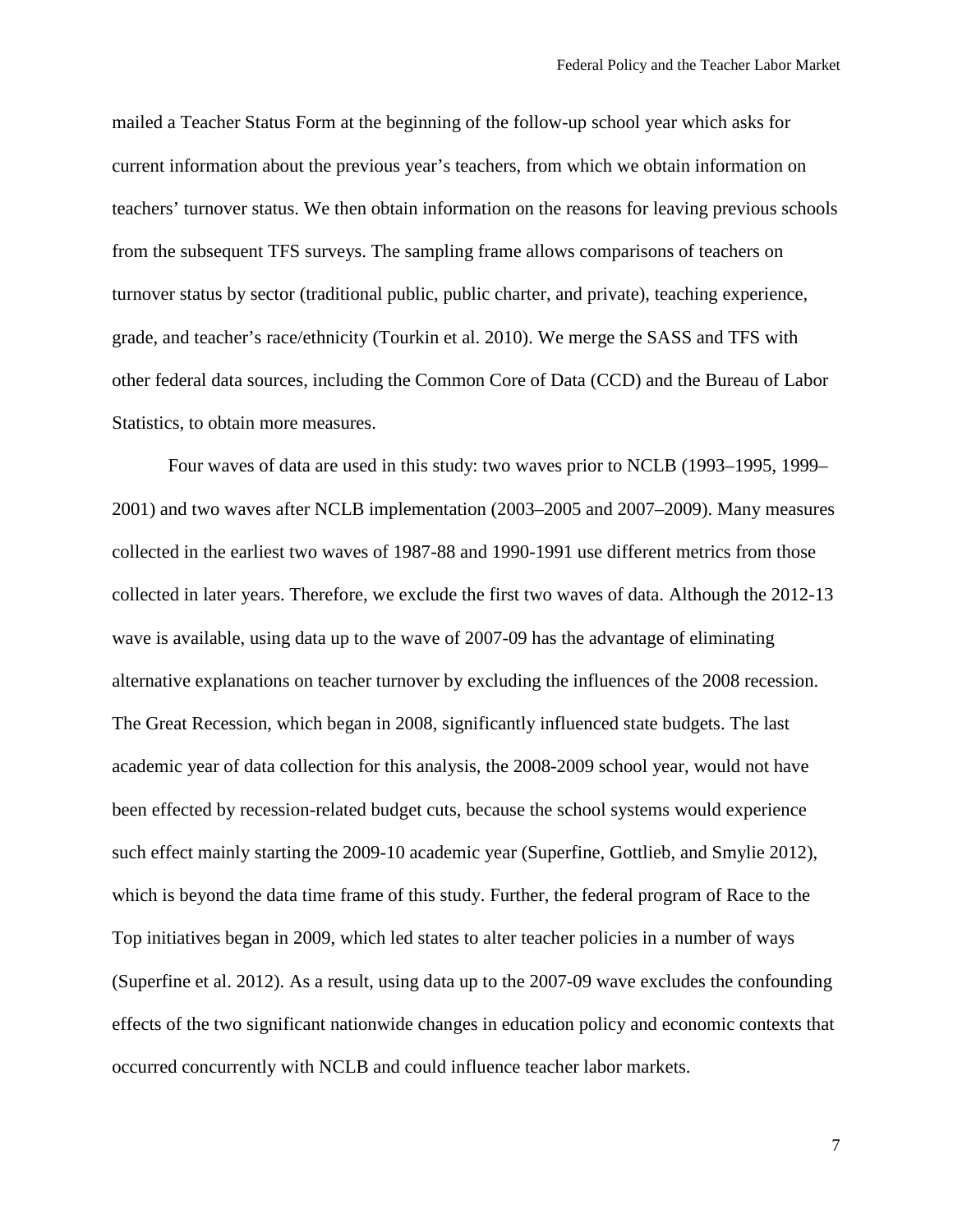Since NCLB provides more specific regulations on grades 3-8 than on other grades, and this legislation offers school-based incentives, our analysis include only public schools that include any of these grades. The analysis excludes charter schools, because the unique mechanisms and structure of charter schools make the modeling of the consequential accountability impact on that teacher labor market complex. We only include full-time classroom teachers.

The analysis is conducted on pooled cross-sectional data at the teacher level and also panel data at the state level. Each wave includes measures on 2,000-3,000 full-time teachers who represent the national population, ranging from about 1.5 million to 2 million teachers. Pooling together these four random samples allows for the development of state-level panel data that contains repetitive observations of the same units of states over time (50 states  $*$  4 waves = 200). Moreover, the SASS sampling frame fortunately allows for generating state-level estimates by grade and school type (Tourkin et al., 2010, p. 58). Table 1 compares the average characteristics of teachers and the schools where they worked prior to and after NCLB implementation.

## [TABLE 1 HERE]

## **Methods**

We examine the NCLB impact on four types of one-year teacher turnover outcomes: transferring to other schools in the following year due to teacher-initiated separations (voluntary mobility) or school-initiated separations (involuntary mobility), or leaving the teaching profession altogether due to teacher-initiated separations (voluntary attrition) or school-initiated separations (involuntary attrition). Involuntary mobility or attrition is defined as teachers who reported that the reason for leaving previous year's school was because the teacher's contract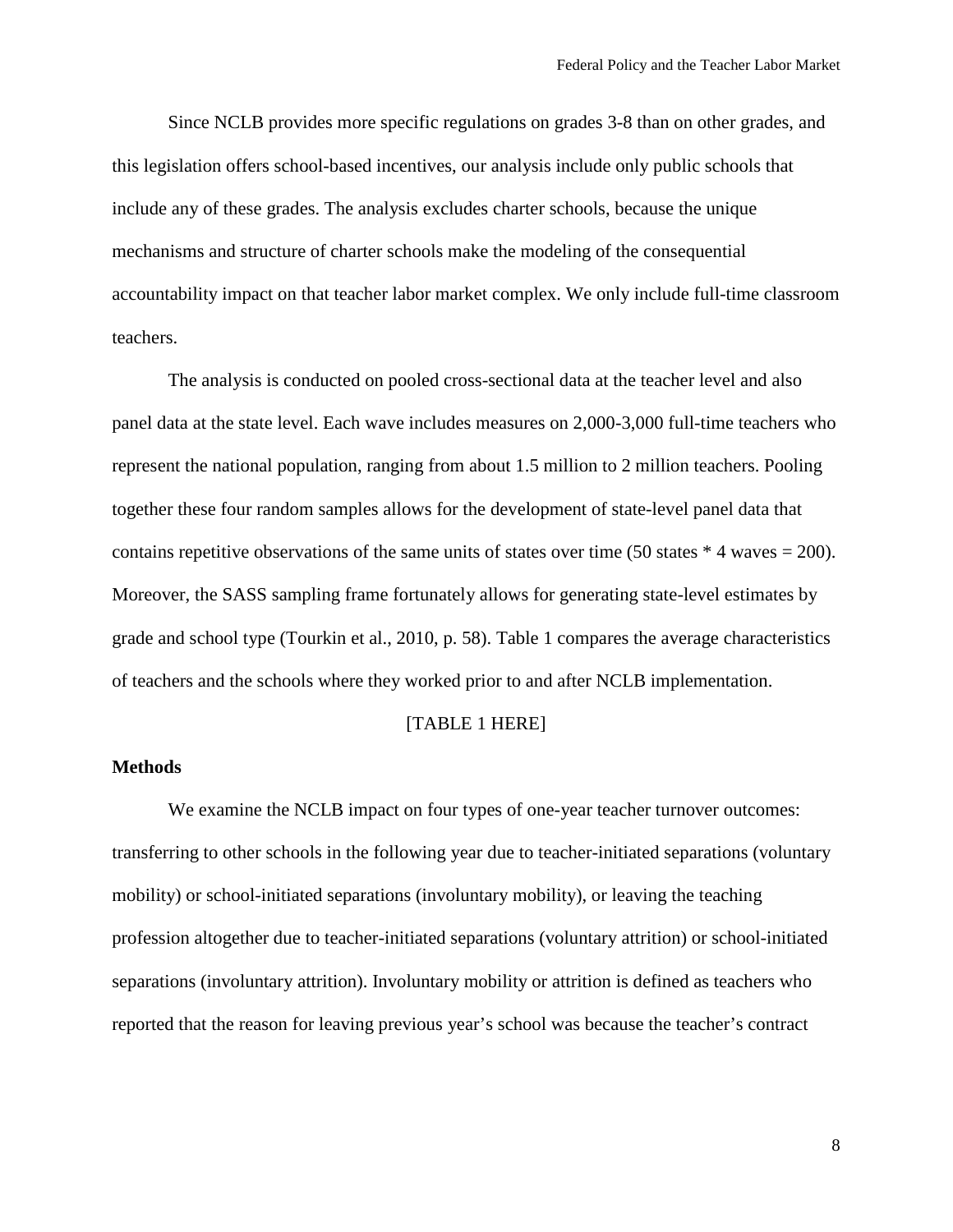was not renewed at last year's school due to staffing actions (e.g., lay-off, reduction-in-force, reassignment, school closing, or school reorganization).

Our main identification strategy draws on the comparison between a "treatment group" that includes states that did not adopt NCLB-like school accountability policies prior to 2002 and a "comparison group" that adopted such a policy prior to 2002. The premise of this strategy is that NCLB built on the first-generation accountability programs implemented in states such as Texas and North Carolina in the 1990s. The similarities between pre-NCLB state accountability and NCLB suggest that introducing NCLB to states that had already adopted NCLB-like school consequential accountability prior to 2002 would create less of a shock to schools and teachers, and thus be less of a "treatment/intervention" or a close-to-zero treatment. In comparison, treatment effects are anticipated in states that had not previously introduced similar policies.

Although several prior studies analyzing the effects of NCLB have used this strategy (Dee and Jacob 2011; Grissom et al. 2014) and developed the coding for treatment and comparison states, we review all 50 states' pre-NCLB school accountability systems and interrogate prior coding to ensure accuracy. Appendix A details our review in comparison to prior studies, particularly to Hanushek and Raymond (2005) and Dee and Jacob (2011). We agree with prior studies that some states closely resembled NCLB school accountability in that they both publicized school performance and attached the possibility of sanctions to school performance (e.g., takeover, closure, reconstitution, school choice, and replacing school staff) (Dee & Jacob, 2011; Dee, Jacob, and Schwartz, 2013). We code both the existence and timing of states' consequential accountability policies. Table 2 includes our coding of treatment states, which is generally consistent with prior studies, particularly with Dee and Jacob (2011).

[TABLE 2 HERE]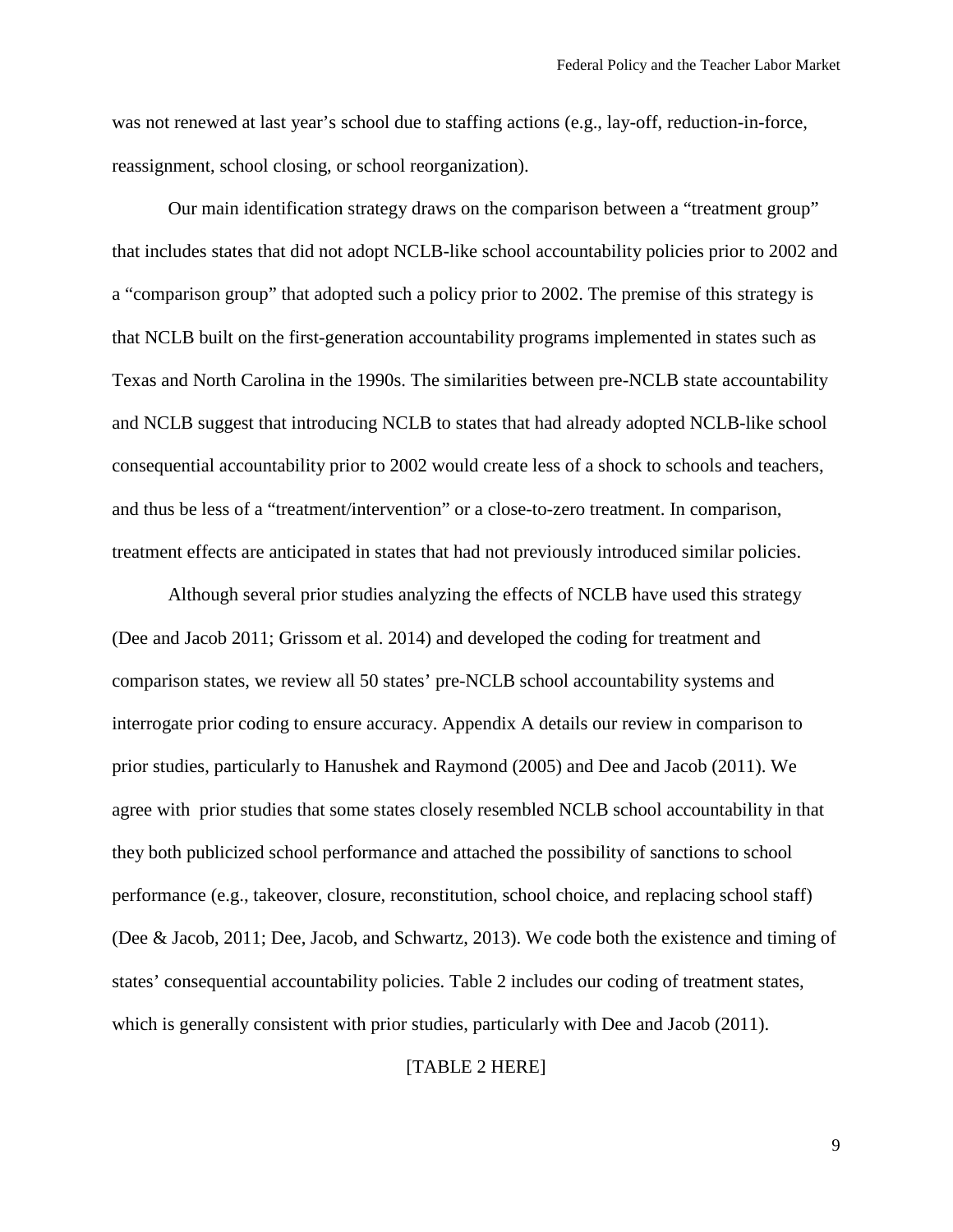We adopt a difference-in-differences (DID) specification, which essentially estimates the treatment effect by contrasting the difference in the average probability of teacher turnover between pre- and post-NCLB in the treatment group with the difference in the average probability of teacher turnover between pre- and post-NCLB in the comparison group. The function is a multinomial logistic model with a dependent variable in 5 categories ( $1 =$ stayer; 2  $=$  voluntary mover; 3  $=$  involuntary mover; 4  $=$  voluntary leaver; and 5  $=$  involuntary leaver). The risk for teacher *i* making a certain type of transition *m* (*m* = 2, 3, 4, 5) relative to staying (*m*   $= 1$ , the reference category) in school *j* in state *s* in year *t* is modeled as:

$$
\log \left( \frac{\Pr(y_{ijst} = m)}{\Pr(y_{ijst} = 1)} \right) = \beta_0 + \beta_1 NCLB_{2004} + \beta_2 NCLB_{2008} + \beta_3 (T_s \times NCLB_{2004}) +
$$
  

$$
\beta_4 (T_s \times NCLB_{2008}) + \beta_5 TEA_{ijst} + \beta_6 SCH_{jst} + \beta_7 STATE_{st} + \mu_s
$$
 (1)

Where in equation (1),  $NCLB_{2004}$  is a dummy indicator for observations in 2004–05 and *NCLB2008* is a dummy indicator for observations in 2008–09. *Ts* is a treatment indicator. If state *s* did not have consequential accountability prior to NCLB, it is coded as "1"; it is otherwise coded as "0". *β<sup>3</sup>* captures the treatment effect in the 2004-05 school year, while *β<sup>4</sup>* captures the treatment effect in the 2008-09 school year.

We account for several teacher characteristics and school backgrounds that are correlated with teachers' career movements. *TEA<sub>ijst</sub>* represents a vector of time-invariant or time-varying teacher covariates, including gender, race/ethnicity, age, being a new teacher who taught three years or less, held a master's degree, state certified, entered the profession through alternative pathways, union status, and taught tested subjects in tested grades. *SCH<sub>ist</sub>* includes a vector of school and district covariates, including if the school is a small school (fewer than 200 students) or large school (1,200 students or more), an urban or rural school, or a disadvantaged school if a school satisfies either of two criteria: (1) it served 50 percent or more of students eligible for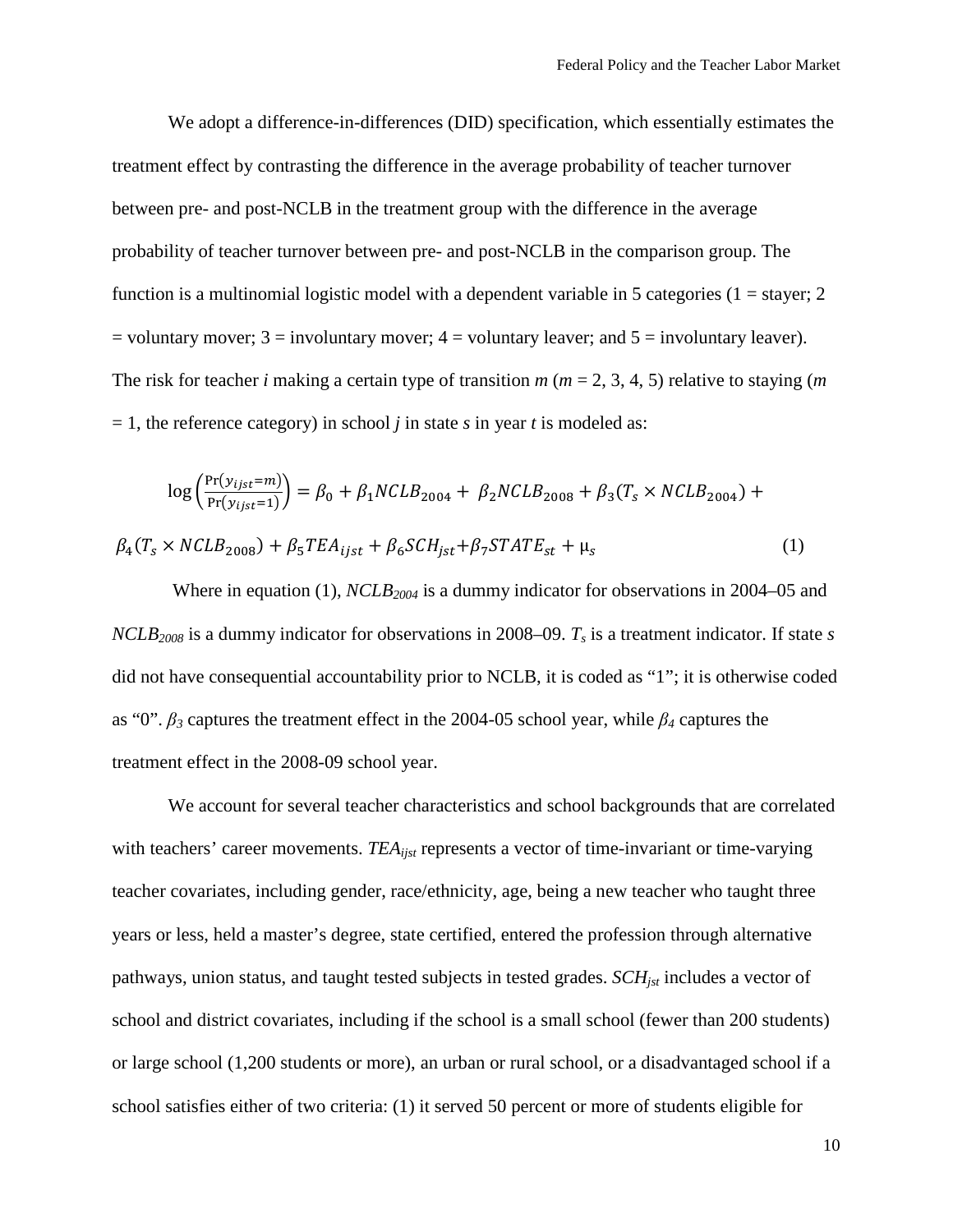free-reduced- price lunch programs (FRPL) (the top 33 percentile points of the distribution of the schools' FRPL rates in 2000); *or* (2) it served 40 percent or more of minority students (the top 33 percentile points of the distribution of the schools' FRPL rates in 2000). The model also includes district instructional expenditure per pupil, indicating the average amount of current expenditures for activities directly associated with the interaction between teachers and students, (e.g., teacher salaries and benefits, supplies, and purchased instructional services). This variable is defined per pupil, in constant 2008 dollars and in natural log.

*STATE<sub>st</sub>* includes several time-varying covariates that could influence the year-by-year variability of teacher turnover, including state median household income and state employment population ratio<sup>[3](#page-12-0)</sup>. The variable  $\mu_s$  represents state fixed effects, which controls for time-invariant variation across states and unobservable state variability. Teacher follow-up final weights are used to make estimates nationally representative and to adjust nonresponse bias (Tourkin et al., 2010). Standard errors are clustered at the state level. Finally, we examine several important threats to causal inference in this study design. The details on robustness/falsification tests are included in the next section.

## **Results**

 $\overline{\phantom{a}}$ 

#### *How Did NCLB School Accountability Affect Teacher Turnover?*

#### *The Estimated Effects*

Figure 1 compares the means in voluntary and involuntary mobility and attrition rates pre- and post- NCLB, separately for treatment states (the solid line with squares) and comparison

<span id="page-12-0"></span><sup>&</sup>lt;sup>3</sup> SASS includes multiple measures of working conditions (e.g., teacher classroom autonomy, teachers' earning, professional development, hours per week spent on school-related activities, teacher support from school administration and other colleagues). Although they are identified to be related to teachers' turnover decisions in the literature, we decide not to include them as covariates, because themselves can be influenced by the NCLB policy. Including them as covariates may lead to misidentify the policy treatment effect.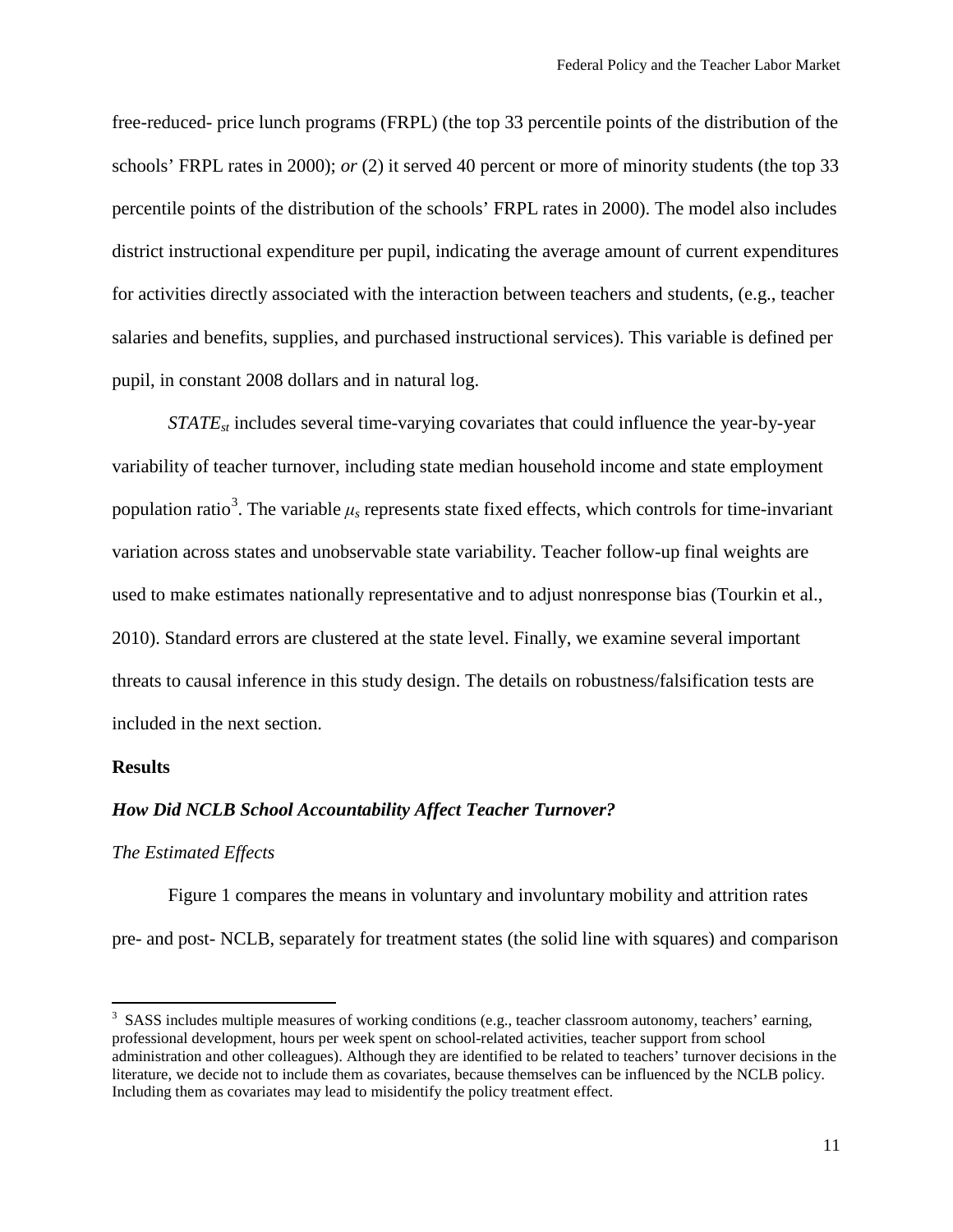states (the dotted line with dots). The difference in the changes in mean rates of voluntary mobility and attrition from pre- to post-NCLB is small between these two groups, as shown in the upper panel. In contrast, these two groups have more salient differences in the changes of mean rates of involuntary mobility and attrition. As shown in the lower left figure, the involuntary mobility rate increased 1.2% in the treatment group in 2004 (from 1% before NCLB to 2.2% in 2004) and then 0.4% in 2008 (from 1% before NCLB to 1.4% in 2008), while the rate stayed almost unchanged in the comparison group. Moreover, the mean rate of involuntary attrition increased significantly from 0.2% in treatment states prior to NCLB to 1.6% in 2004 and then decreased significantly to roughly 0.1% in 2008. A similar trend occurred in the comparison states as in treatment states: the mean rate increased to 1.1% in 2004 and then decreased to 0.7% in 2008. However, the decrease in involuntary attrition from 2004 to 2008 in treatment states is not as salient as the decrease in control states.

#### [FIGURE 1 HERE]

Our DID estimation shows similar patterns. As shown in Panel A in Table 3, either the coefficients of voluntary mobility or those of voluntary attrition are close to statistical significance. In contrast, the estimate of the NCLB effect on involuntary mobility in 2004-05, *NCLB*<sub>2004</sub>×T<sub>s</sub>, is weakly positive ( $\beta$ = 0.832,  $p \le 0.1$ ). This estimate indicates a larger increase in the likelihood of teachers transferring to another school after school-imitated separations in treatment states than the increase in control states from pre-NCLB to 2004-05. The NCLB effect in 2008-09 on involuntary mobility, as indicated by the estimate of  $NCLB_{2008} \times T_s$ , is also positive, but not statistically significant. Moreover, the estimate of the involuntary attrition is positive in 2004-05 but statistically insignificant, while the estimate in 2008-09 is significantly negative  $(\beta$ =  $-2.281, p \le 0.01$ ). This negative estimate indicates that from the pre-NCLB period to 2008, the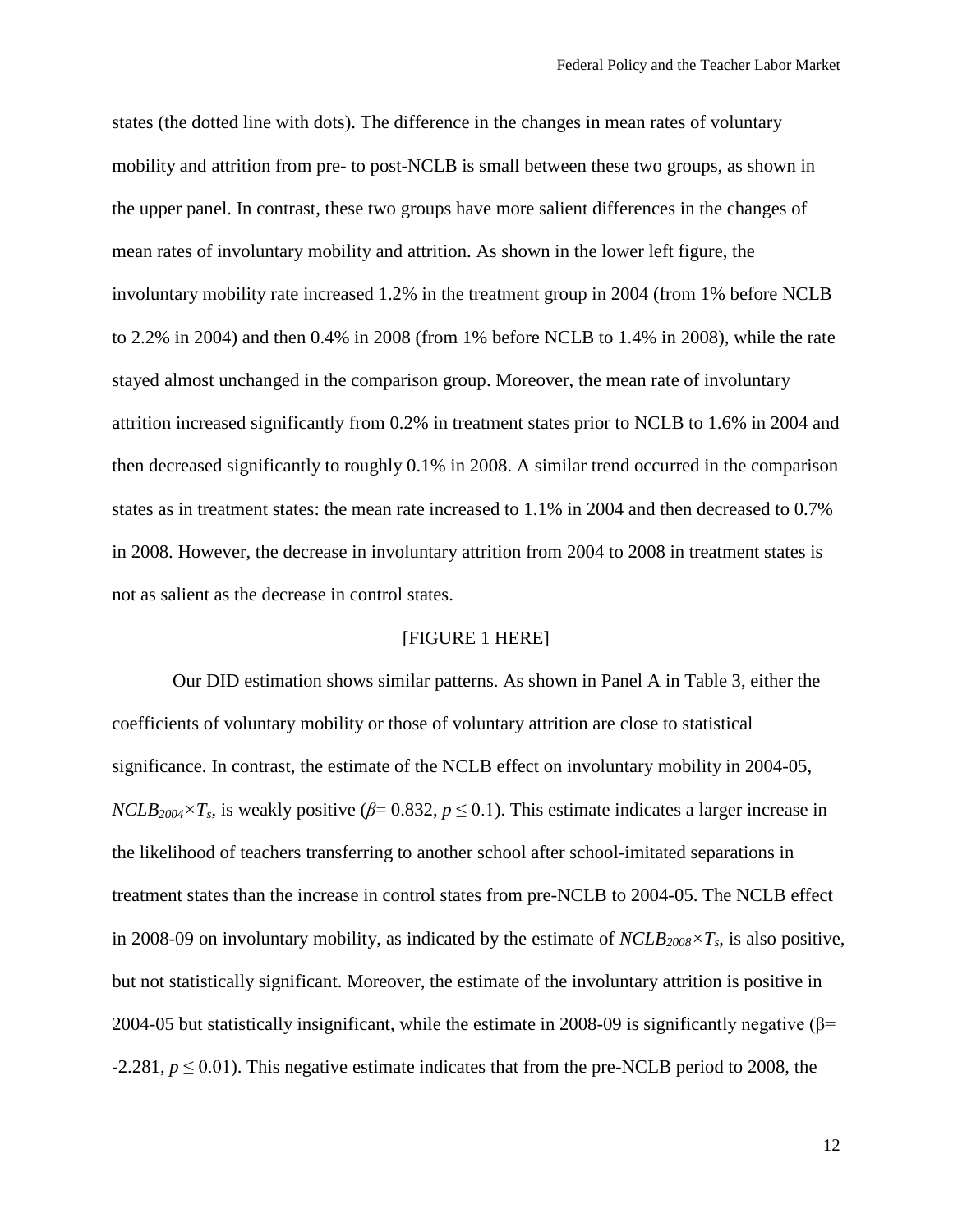increase in the probability of teachers leaving the profession after school-initiated separations in treatment states is less than the increase in comparison states.

In other words, the results of involuntary mobility and attrition suggest that NCLB school accountability policy had a weak effect on increasing teachers' likelihood of transferring to other schools following school-initiated separations in the early year of implementation (i.e., 2004-05), but had a strong effect of retaining teachers in the profession after school-initiated separations in the later year of implementation (i.e., 2008-09). This is a puzzling finding. Is the decrease in the likelihood of leaving the profession in the later year due to fewer teachers leaving or fewer teachers being separated by their previous schools? To assess the changes in the overall schoolinitiated separations in 2004-05 and 2008-09, we then combine the rates of mobility and attrition and only separate the turnover outcomes by voluntary or involuntary turnover. We apply the equation (1) to the new outcome measure. The estimate of NCLB impacts on involuntary turnover in 2004-05 turns out to be significantly positive ( $\beta$  = 0.751,  $p \le 0.05$ ) and the estimate in 2008-09 is not even close to statistically significance (*β* = -0.066, *p=*0.88). This evidence suggests that the decrease in school-initiated separations may explain a lot of the decrease in mean rates of involuntary attrition in 2008-09.

Overall, we observe a null effect on the either teachers' voluntarily transferring between schools or voluntarily leaving the teaching profession. The findings contradict the anecdotal claim that NCLB drove teachers away from teaching. Moreover, it seems that NCLB school accountability policy had a stronger effect on school-initiated separations from teachers in the early year of implementation (i.e., 2004-05), particularly involuntarily transferring between schools; but did not increase the likelihood of school separations in later year of implementation (i.e., 2008-09), rather, reduce the chance of separated teachers leaving the profession.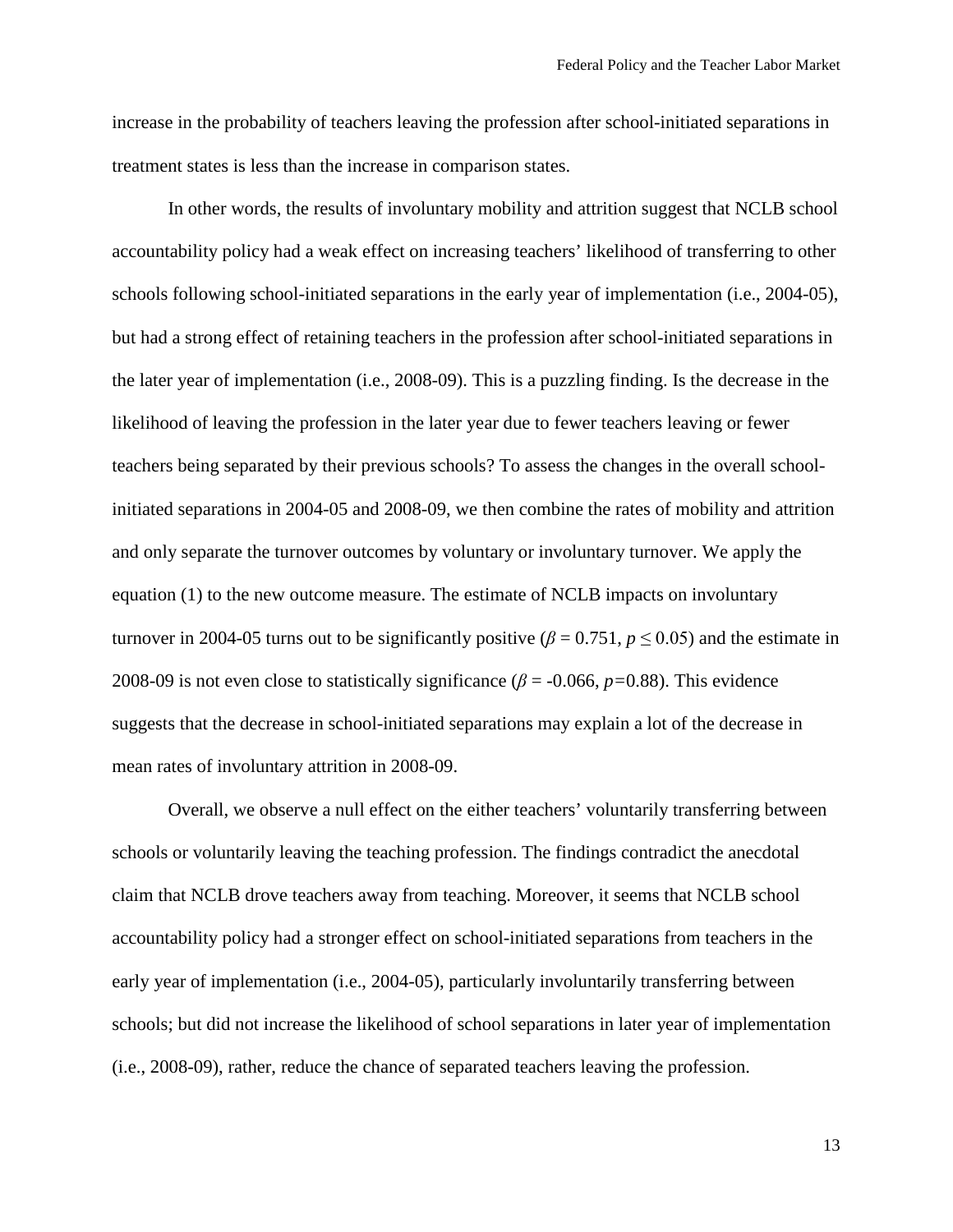## [TABLE 3 HERE]

## *Robustness and Falsification Analyses*

We then conduct multiple robustness or falsification tests of the observed NCLB effects. The key identification assumption of equation (1) is that the trend in teacher turnover from preto post-NCLB in the comparison states provides a valid counterfactual for what would have happened in treatment states if NCLB had not been implemented. This assumption would be violated if the changes in teacher turnover prior to NCLB (e.g., 1994 and 2000) were significantly different between treatment and comparison states. To examine this possibility, we test the joint coefficient of  $(T_s \times NCLB_{2000})$  and  $(T_s \times NCLB_{1994})$ . None of the joint coefficients of these four outcome measures shows statistically significant, with p-value between 0.2 and 0.9.

A second threat to the internal validity of the DID model is the plausibility of other concurrent events. That is, the influence on NCLB effects would possibly invalidated if there were unobserved determinants of our outcome measures that varied both contemporaneously with the onset of NCLB school accountability *and* uniquely with respect to treatment status, *Ts*. As aforementioned, our NCLB effect captures the school accountability effect on teacher labor markets. Other provisions of NCLB, for example, the Highly Qualified Teachers (HQT) provisions, rolled out at the same time as school accountability and could influence schools' actions of laying off teachers who were not highly qualified. And if treatment states implemented the new component of the NCLB—HQT provisions at different levels of rigor from comparison states, the implementation of HQT provisions would bias the estimates. We compare the implementation of HQT using the coding of Loeb and Miller (2006) (see Table A6 in Loeb & Miller, 2006) and do not observe any average differences between these two groups in each of the four HQT requirements: appropriate HQT definitions (chi-square = 0.26, *p*<0.878), public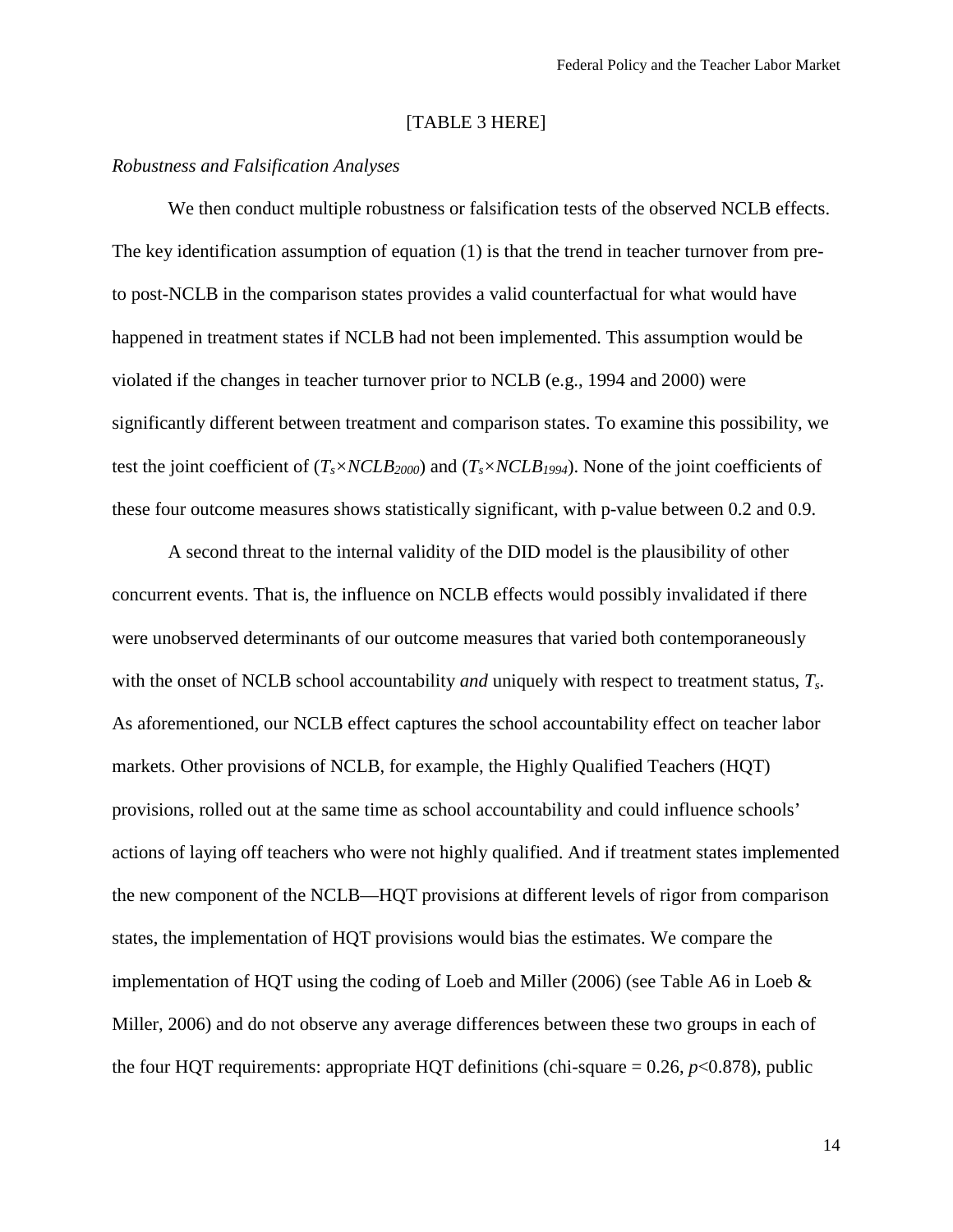reporting of HQT data (chi-square  $= 1.372$ ,  $p < 0.504$ ), reporting to the U.S. Secretary of Education on the implementation (chi-square  $= 0.933$ ,  $p < 0.624$ ) and plans to ensure that poor or minority children are not taught by inexperienced, unqualified, or out-of-field teachers at higher rates than are other children (chi-square  $= 1.531$ ,  $p < 0.216$ ). We thus rule out the possibility that the potential differential implementation of HQT would bias the estimates.

There may also be concern about the impact of school closure on the estimated effects on involuntary turnover. Indeed, our data show that school closure occurred both before and after NCLB. The rates varied from 0.39% in 1994-05, 0.43% in 2000-01, 0.63% in 2004-05, and 1.07% in 2008-09. To assess if the increasing trend of school closure is the primary source of the observed effect of NCLB school accountability on involuntary turnover, we exclude teachers whose schools were closed in the years of follow-up surveys. The results, as shown in Panel B in Table 3, are very consistent with those in Panel A.

Additionally, five states adopted a consequential accountability policy in either 2000 or 2001, right before NCLB's passage in 2002 (e.g., Alaska, Delaware, Georgia, Oregon, and Tennessee). They may be weak comparisons because these states' accountability policies might not have been fully implemented before 2002, making them more similar to the treatment states. Moreover, we find it difficult to ascertain, based on available sources, if the state pre-NCLB accountability policy was consequential in Kansas and Virginia. Therefore, we conduct sensitivity analyses by deleting all seven states and re-estimating equation (1). Results are shown in Panel C in Table 3, which are not significantly different from those in Panel A.

We also have concerns about the autocorrelation in the residuals since panel data are employed (Tyler et al. 2000). We use the Durbin-Watson test (D-W) to detect the presence of observable [autocorrelation.](http://en.wikipedia.org/wiki/Autocorrelation) The D-W statistic of 2 indicates no autocorrelation, while a result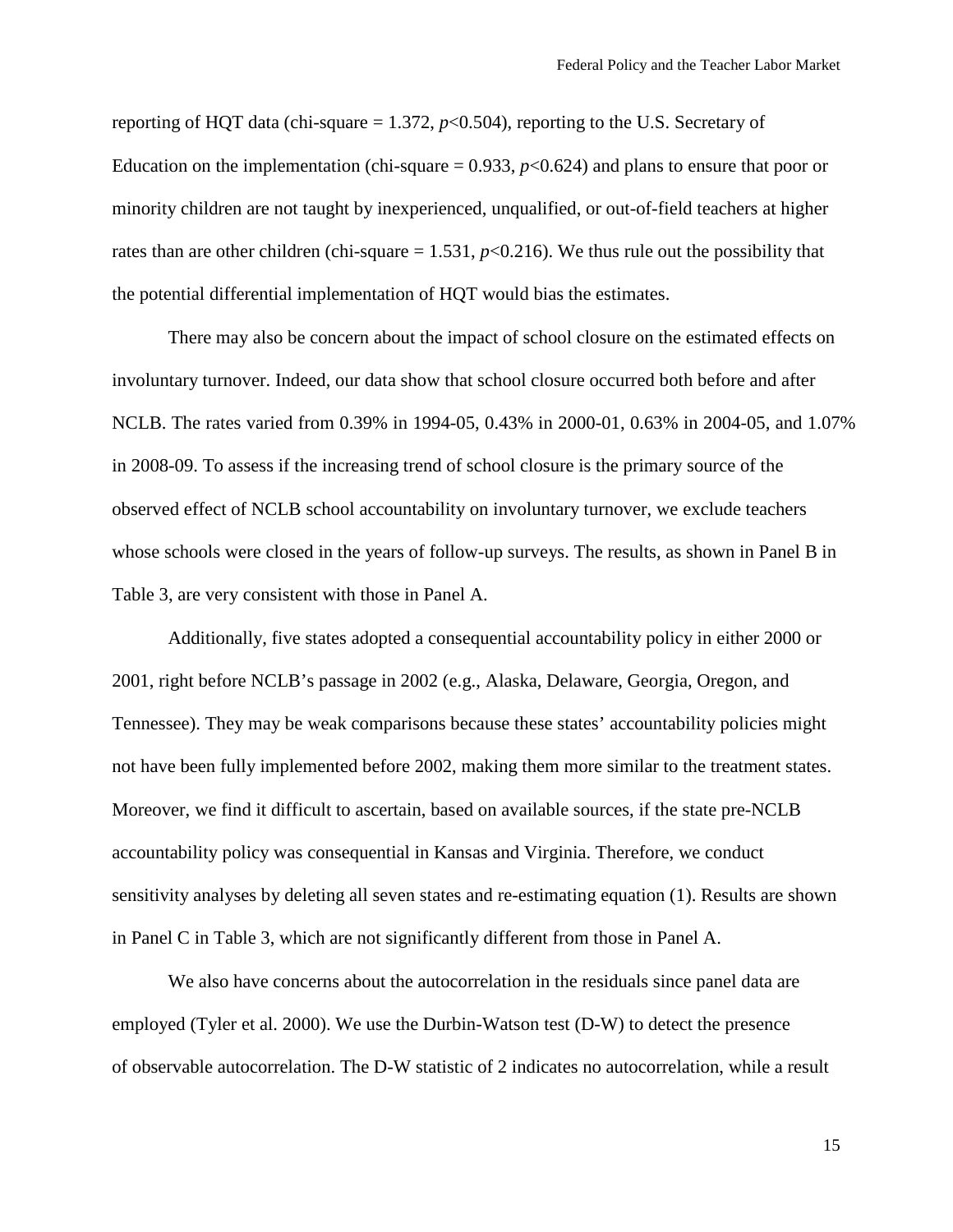substantially different than 2 indicates either positive or negative serial correlation. In our analysis, the largest value of the D-W statistics is 2.66 (or autocorrelation coefficient  $t = -0.33$ ). It appears that autocorrelation is not a major concern.

Lastly, we conduct a falsification test using a fake year for NCLB onset and a fake treatment assignment. We use the 1999-00 school year as the onset of NCLB rather than 2002, and randomly assign states into treatment and control categories using random generators to create a fake treatment assignment. Table 4 includes the results that none of the coefficients is statistically significant, which supports the claim that the policy effects identified in Panel A Table 3 are systematic, rather than purely by chance.

## [TABLE 4 HERE]

#### **Heterogeneity of NCLB Effects on Subgroups of Teachers and Schools**

*Teachers who Taught Tested Subjects in Tested Grades*

Because states are mandated to test grades 3-8 in math and reading and categorize schools based on the results, it is anticipated that teachers who taught in this grade span and subject areas would feel more accountability pressure than other non-tested teachers. We define a tested group as general teachers in elementary schools who taught grades 3-5, or subject-specific teachers who taught math or reading in grades 3-8. This tested group includes about 36% to 42% of total teachers in the samples across waves. The rest of teachers are defined as in the non-tested group.

Table 5 includes the estimates. The first two panels include the results of applying equation (1) to only tested or non-tested teachers separately, while the last panel includes the results of applying a three-way interaction term of  $NCLB \times T_s \times Tested$  to the whole sample to assess if the differences in the coefficients are statistically significant. Overall, we do not observe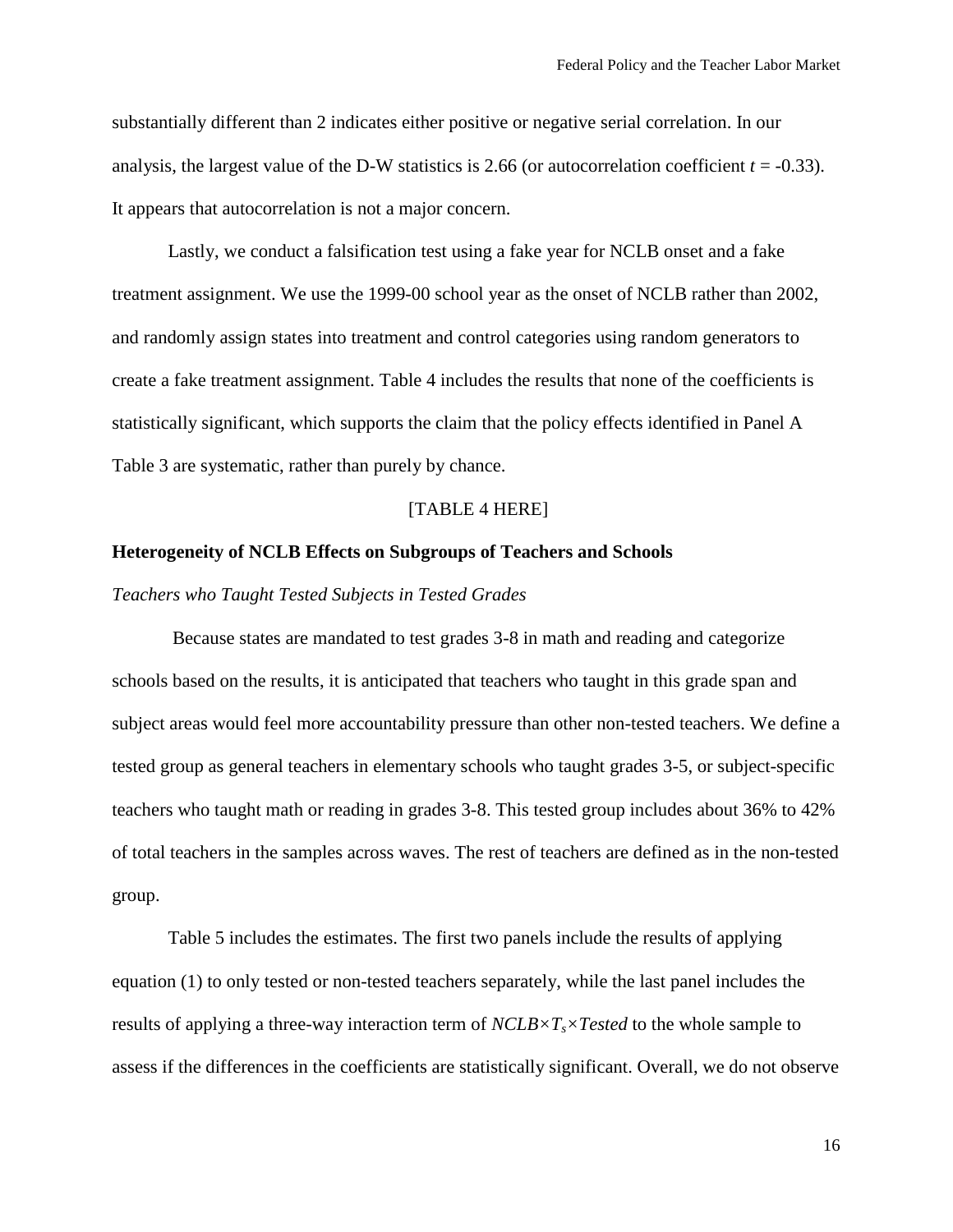any statistically significant differences between these two groups in NCLB school accountability effects on voluntary mobility, involuntary mobility or voluntary attrition. However, we observed differential policy effects on involuntary attrition between these two types of teachers. After school-initiated separations, tested teachers did not increase their risk of leaving the profession at the early stage of NCLB implementation in 2004-05 ( $\beta$  = -1.47,  $p > 0.1$ ), while non-tested teachers increased their likelihood of leaving the profession ( $\beta$  =1.413,  $p \le 0.05$ ). The difference in coefficients is statistically significant, as captured by the interaction effect of *NCLB*<sub>2004</sub>× $T_s$ ×*Tested* ( $\beta$  =-2.786,  $p \le 0.05$ ). Tested teachers continued to be more likely to be retained in 2008 than non-tested counterparts, although the difference is statistically insignificant.

#### [TABLE 5 HERE]

## *Disadvantaged Schools*

l

NCLB set out to improve student learning in disadvantaged schools. The media has focused heavily on how NCLB has anecdotally changed schools with high poverty and high percentages of racial minorities (Viadero 2007; Strauss 2015). The wide held belief is that teachers in these schools are under more pressure to meet AYP targets. To test this, we conduct separate analyses for disadvantaged schools and advantaged counterparts using similar methods as those for tested teachers. We define *disadvantaged schools* if a school satisfies either of two criteria: (1) it served 50 percent or more of students eligible for free-reduced- price lunch programs (FRPL) (the top 33 percentile points of the distribution of the schools' FRPL rates in 2000); *or* (2) it served 40 percent or more of minority students (the top 33 percentile points of the distribution of the schools' FRPL rates in  $2000<sup>4</sup>$  $2000<sup>4</sup>$  $2000<sup>4</sup>$ . As contingent upon the change in the

<span id="page-18-0"></span><sup>&</sup>lt;sup>4</sup> To further confirm the above findings, we separated schools into three groups using flexible thresholds to reflect the increase in the average percentages of FRPL and minority students over years: the advantaged schools (top 33 percentile points of the distributions in a year), the most disadvantaged schools (the bottom 33 percentile points),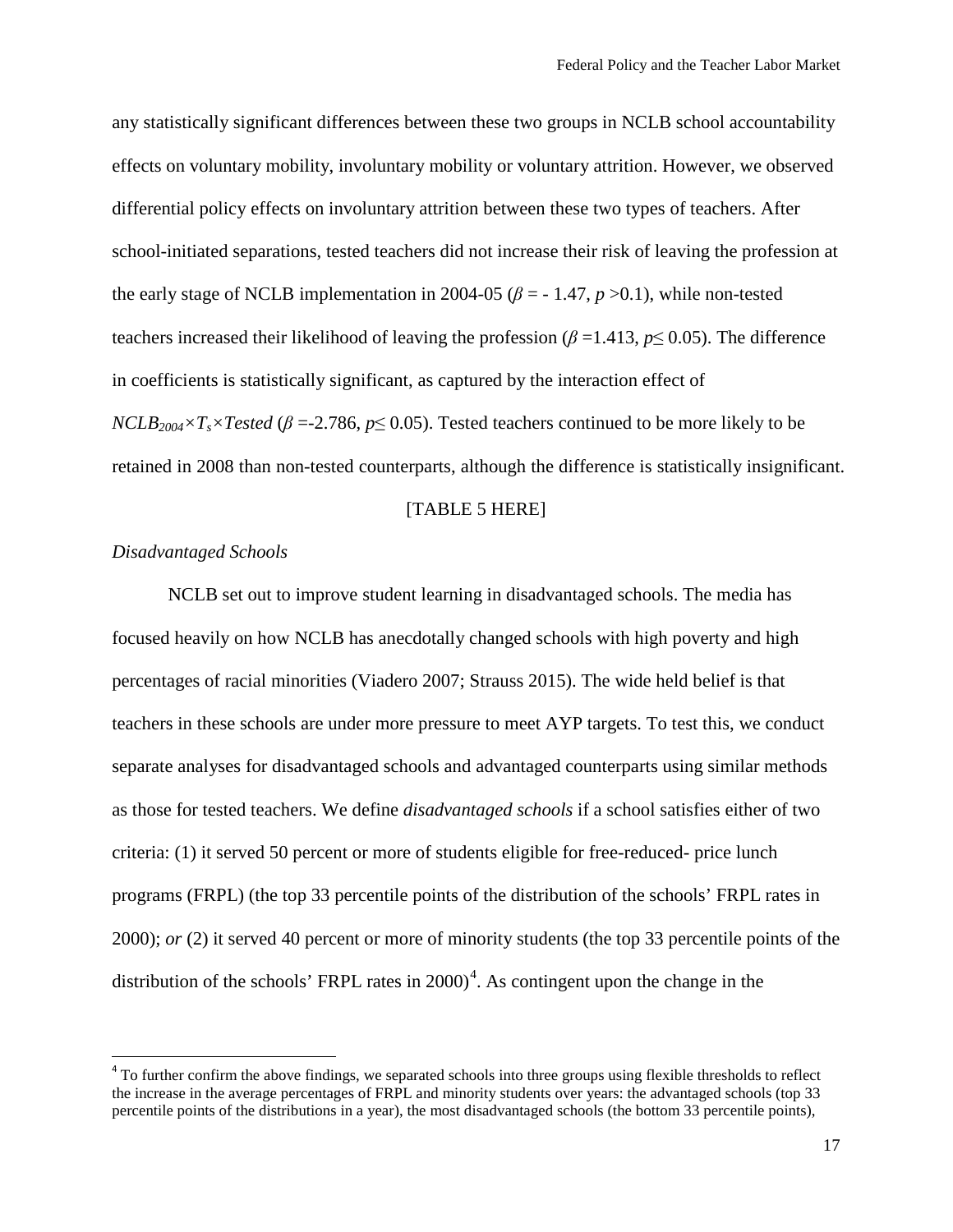nationwide poverty rates and the racial composition of the national population over years, there were about 41% of schools in our sample were categorized as *disadvantaged schools* in 1993-94. This percentage gradually increased over time, to about 57% in 2008-09. Any school that did not meet either criterion for a disadvantaged school is coded as an advantaged school.

As shown in the second panel of Table 6, NCLB school accountability shows no significant effects in advantaged schools in any of the turnover categories. However, it shows a significant effect on the increase of involuntary mobility rates in disadvantaged schools in 2004- 05 (*β*= 1.548, *p*≤0.05) and a weaker increase in 2008-09 (*β*= 1.306, *p*≤0.1) (see the first panel of Table 6). This federal policy also significantly reduced the likelihood of a teacher who was separated by a disadvantaged school to leave the teaching profession ( $\beta$ = -2.732,  $p \le 0.01$ ) in 2008-09. The differences in NCLB effects between disadvantaged schools and advantaged schools are more salient in 2008-09, as indicated by the *NCLB2008×Ts×Disadvantaged Schools*  estimates ( $\beta_{\text{involuntary mobility}} = 1.763$ ,  $p \le 0.1$ ;  $\beta_{\text{involuntary attribute}} = -2.59$ ,  $p \le 0.1$ ). Similar inferences of NCLB effects are identified after excluding closure schools<sup>[5](#page-19-0)</sup>.

## [TABLE 6 HERE]

## **Discussion**

 $\overline{\phantom{a}}$ 

How did NCLB school accountability influence school staffing and teacher turnover outcomes? Our investigation suggests that NCLB school accountability did not change the average national rate of teachers either voluntarily transferring between schools or voluntarily leaving the teaching profession in the following year. This null effect accords with findings about NCLB impacts on other outcome measures about teachers. For example, Grissom et al. (2014) note that NCLB had no measurable effects on teachers' general satisfaction with being a

and the middle. The inferences are generally consistent with those in Table 6 (results are available upon request from the authors).<br> $<sup>5</sup>$  Results are available upon request from the authors.</sup>

<span id="page-19-0"></span>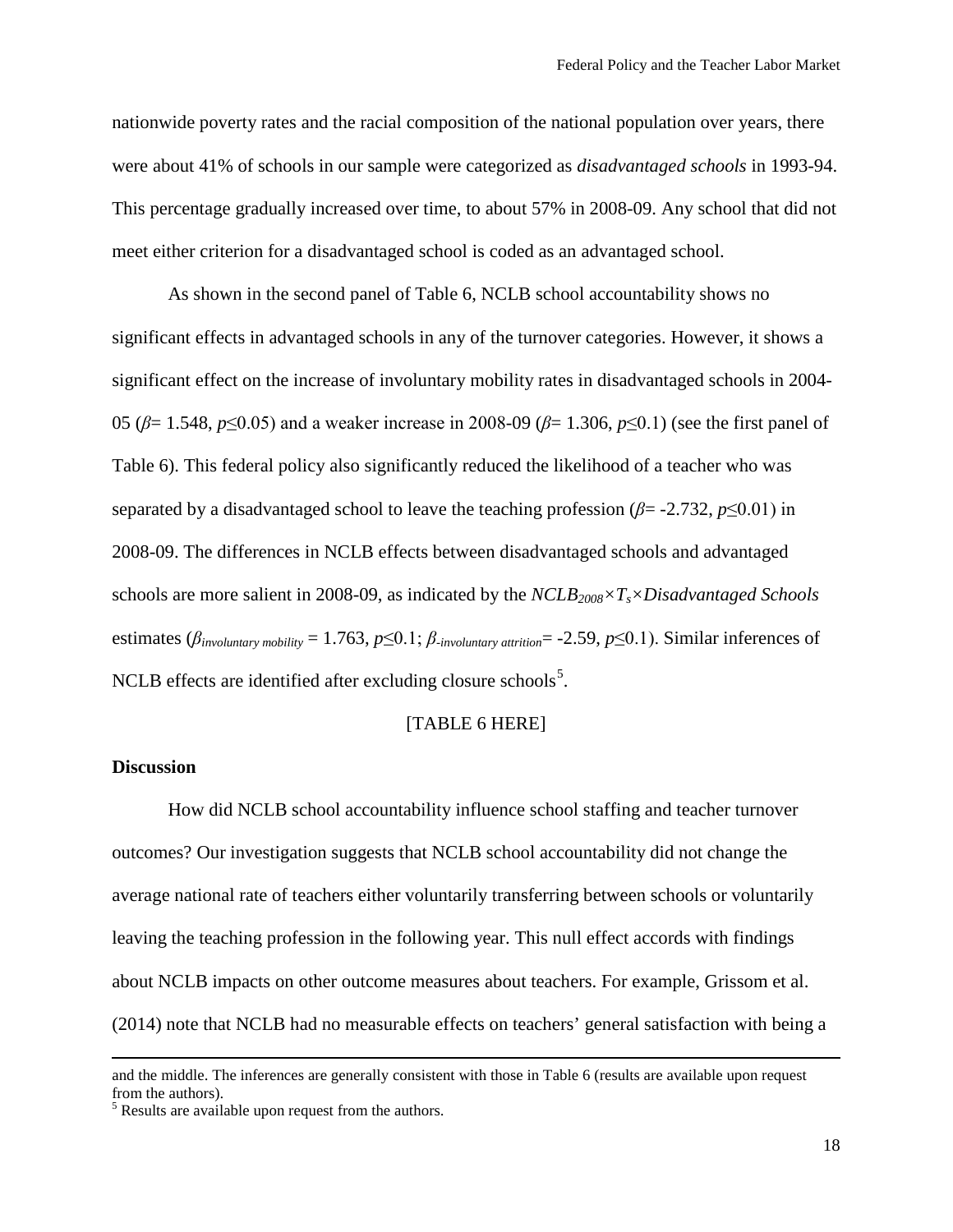teacher at their school, nor on their intent to remain in teaching until retirement. Our results also accord with the Loeb and Cuhna's (2007) findings that pre-NCLB state school accountability had no effects on voluntary teacher turnover, but positive effects on the probability of teachers being separated by their previous schools.

This study extends Loeb and Cuhna's work by further separating school-initiated separations into transferring between schools or leaving teaching profession. We find that NCLB school accountability had a stronger effect on school-initiated separations from teachers in the early stage of implementation (i.e., 2004-05), particularly involuntarily transferring between schools. However, NCLB did not increase the likelihood of school-initiated separations in the later stage of implementation (i.e., 2008-09); particularly, it reduced the chance of separated teachers leaving the profession. Since we control for state economic condition and district instructional expenditure, it is less likely that the differences between 2004-05 and 2008-09 are driven by the national or local economy. We also control for school size to account for the fluctuation of student enrollment over time. Moreover, our robustness check rules out the possibility that the increase in involuntary mobility in 2004-05 was due to school closure. Therefore, one plausible explanation could be that schools experienced a greater shock in the early stage of implementation thus significantly changed their staffing strategy. Such policy shock effect died down in the later stage of implementation.

When we analyze the policy effects separately for subgroups of teachers, we find that under NCLB school accountability, tested teachers were less likely to leave the system following school-initiated separations. This finding may be a result of the tested group gaining demand in the labor market during the NCLB era, while the non-tested teachers might experience the decrease in demand. In this regard, schools were more motivated to fill a vacancy due to school-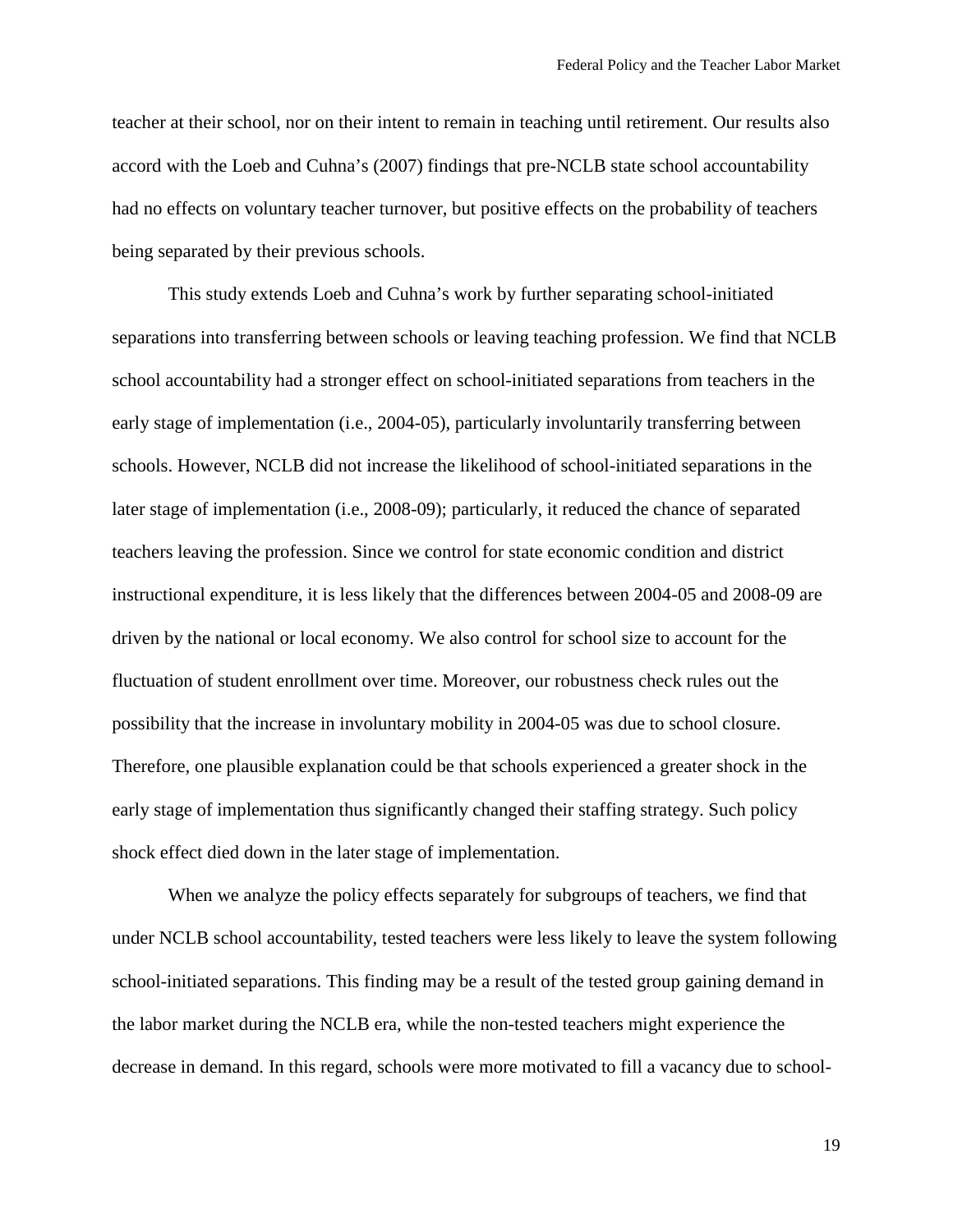initiated separation in a tested area than a non-tested area. This would fit into the argument that schools shift resources from non-tested areas to tested areas, as illustrated in prior studies of narrowing the curriculum (Au 2007; Crocco and Costigan 2007; Zhao 2009) and reallocating the instructional time to tested areas and away from non-test areas (Dee et al. 2013; Reback, Rockoff, and Schwartz 2014).

Additionally, this study analyzes differential policy impacts for disadvantaged schools and advantaged counterparts. While NCLB has little impact in advantaged schools, this policy is estimated to increase teacher involuntary mobility in disadvantaged schools. These results fit into the popular speculation that disadvantaged schools were affected by NCLB to a larger degree than advantaged schools. Disadvantaged schools were more likely to separate from their teachers because (a) they hired a higher percentage of new, poorly credentialed or less effective teachers to begin with, and (b) these types of schools were more pressured to change existing workforce and school practices. In addition, NCLB school accountability has no influences on the changes in teachers' voluntary turnover, even in disadvantage schools. This counters the critiques from many educational voices that charge NCLB with driving teachers away from schools serving the neediest students.

The analyses here have some limitations. Due to the lack of detailed data on the teacher labor market, we could not identify if involuntary mobility resulted from teachers' own efforts to secure new jobs (the supply side) or from school-arranged transfers (the demand side). It is also highly possible that although teachers reported that they had left the previous year's schools voluntarily, school administrators actually encouraged them to leave. If this was common in schools that faced school accountability pressure, this analysis may have underestimated the effects of NCLB school accountability on teachers' involuntary turnover. Because this study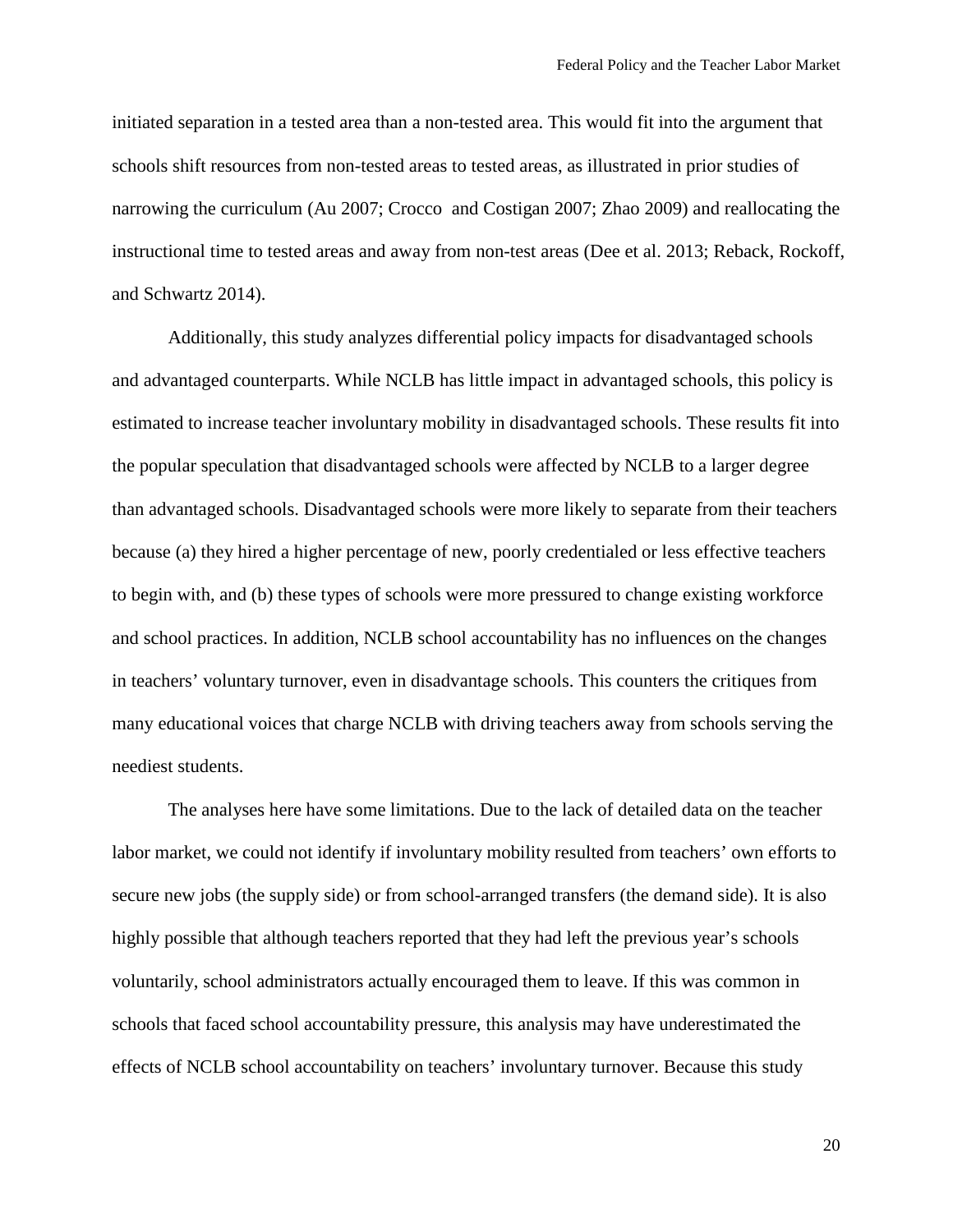cannot tell if the school-separated teachers were less effective in terms of teachers' ability to improve students' learning gains, whether NCLB achieves the goal of improving the quality of instruction is also unclear. Lastly, the time series has limited observations. The long-term impact of NCLB still remains to be seen.

Despite these limitations, this study's findings can help to anticipate the impacts of NCLB waivers. Across the board, the NCLB waiver program reduces the number of schools identified for interventions, often substantially (Polikoff et al. 2014). The study may also help to project future consequences of the Alexander-Murray bill of Elementary and Secondary Education Act (ESEA) reauthorization released on April 7, 2015. The Alexander-Murray bill also gives more control to states over what their school accountability systems look like, although states systems would still have to consider student achievement and the performance of student subgroups. The decrease in accountability pressure from the federal government may reduce school administrators' motivation to separate from teachers, particularly in underperforming schools. Moreover, because NCLB focused on schools as the unit of analysis, rather than individual teachers, we observed NCLB's impact only on school-initiated separations but a null effect on teacher-initiated career movements. In contrast, the teacher quality initiatives under waivers and reauthorization highlight individual teachers—for example, teacher evaluation under waivers and teacher incentives enshrined in the Alexander-Murray bill. These may possibly generate more significant effects on teacher-initiated turnover than what we observed under NCLB.

These findings add empirical evidence to the idea that employment outcomes are affected deeply by public policies, not determined in an institution-free labor market (Gibbons and Waldman 1999). Federal policy, with NCLB accountability as an example, clarifies the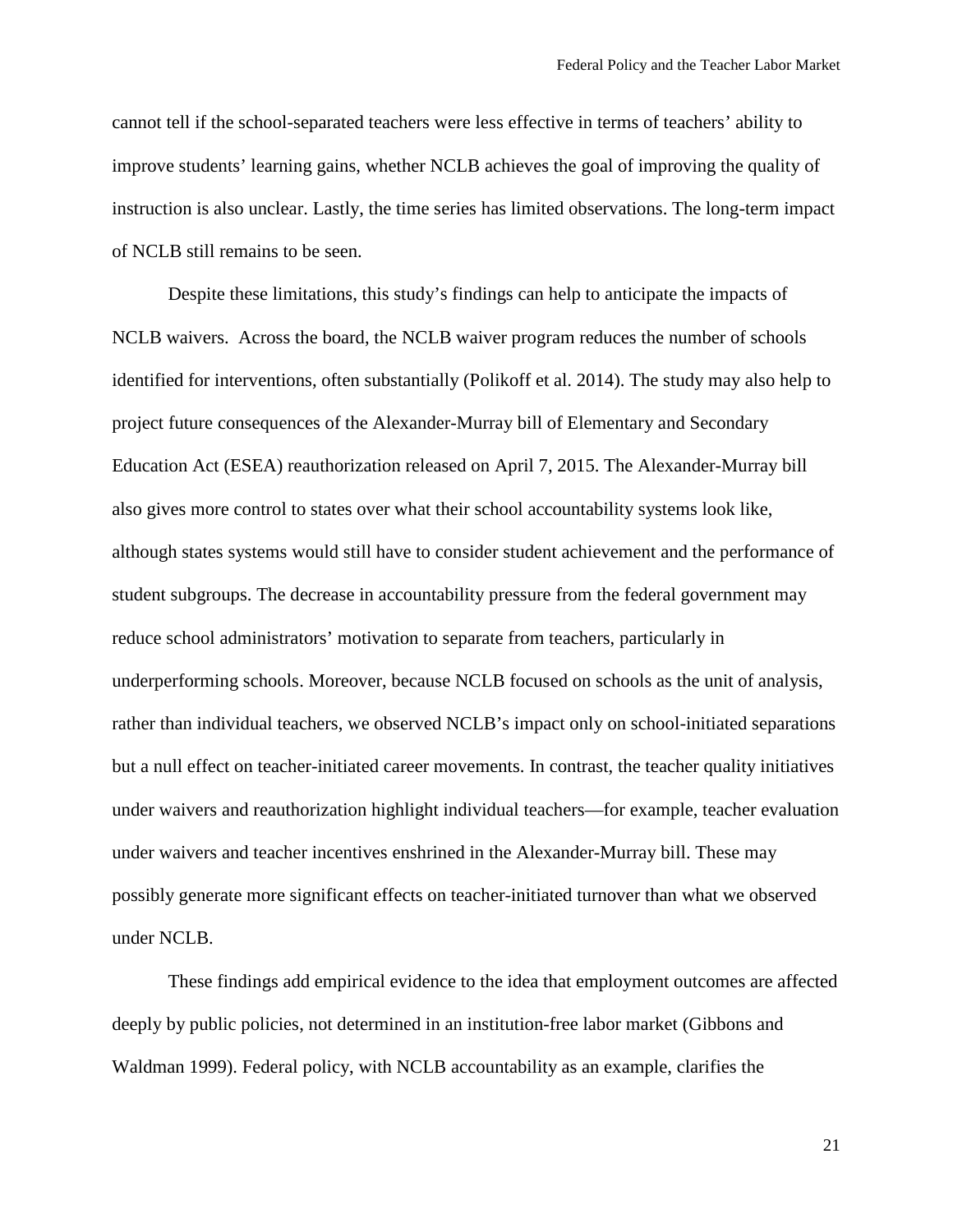performance assessment standards for public employers and employees, and uses policy levers to align their values and behaviors. It is important for researchers to continue to explore how organizations and individuals engage strategically with policy and management change, as the national dialogue regarding the future of accountability in public education continues to focus on school accountability and teacher quality.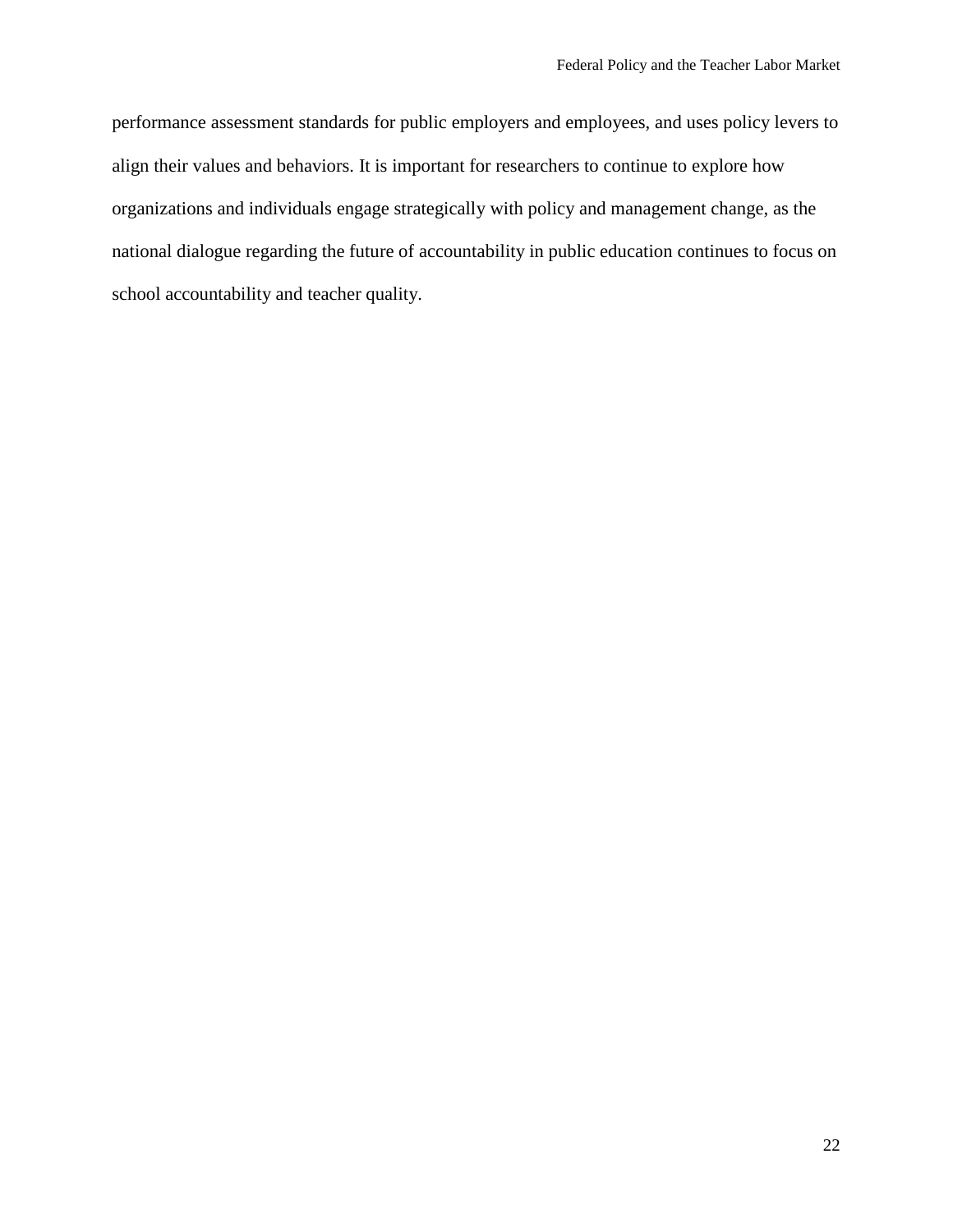## **References**

- Amrein, Audrey L., and David C. Berliner. 2002. High-stakes testing, uncertainty, and student learning. *Education Policy Analysis Archives, 10*(18): 1-74.
- Au, Wayne. 2007. High-stakes testing and curricular control: A qualitative metasynthesis. *Educational Researcher*, *36*(5): 258-267.
- Ballou, Dale, and Matthew G. Springer. 2008. *Achievement trade-offs and No Child Left Behind.* Washington D.C.: Urban Institute. Retrieved May 20, 2012, from http://www.urban.org/UploadedPDF/1001309\_achievement\_tradeoffs.pdf
- Boyd, Donald, Hamilton Lankford, Susanna Loeb, and James Wyckoff. 2008. The impact of assessment and accountability on teacher recruitment and retention: Are there unintended consequences? *Public Finance Review, 26*(1): 88-111.
- Carnoy, Martin, and Susanna Loeb. 2002. Does external accountability affect student outcomes? A cross state analysis. *Educational Evaluation and Policy Analysis, 24:* 305-331.
- Cavanaugh, Sean. 2012. Survey: N.C. teachers say high-stakes tests dominate classes. *Education Week*, March 8. Retrieved from<http://blogs.edweek.org/>
- Clotfelter, Charles T., Helen F. Ladd, Jacob L. Vigdor, and Roger Aliaga Diaz. 2004. Do school accountability systems make it more difficult for low performing schools to attract and retain high quality teachers? *Journal of Public Policy Analysis and Management, 23*(2): 251–271.
- Crocco, Margaret S., and Arthur T. Costigan. 2007. The narrowing of curriculum and pedagogy in the age of accountability: Urban educators speak out. *Urban Education*, *42*(6): 512- 535.
- Dee, Thomas S., and Brian Jacob. 2011. The impact of No Child Left Behind on student achievement. *Journal of Policy Analysis and Management, 30*(3): 418-446.
- Dee, Thomas S., Brian Jacob, and Nathaniel Schwartz. 2013. The effects of NCLB on school resources and practices. *Educational Evaluation and Policy Analysis, 35*(2): 252-279.
- Feng, Li, David N. Figlio, and Tim Sass. 2010. *School accountability and teacher mobility (working paper 16070)*. Cambridge, MA: National Bureau of Economic Research.
- Figlio, David N., and Susanna Loeb. 2011. School accountability. In E. A. Hanushek, S. Machin & L. Woessmann (Eds.), *Handbooks in Economics: Economics of Education* (vol. 3, pp. 383-421). The Netherlands: North-Holland.
- Finnigan, Kara S., and Betheny Gross. 2007. Do accountability policy sanctions influence teacher motivation? Lessons from Chicago's low-performing schools. *American Educational Research Journal, 44*(3): 594-629.
- Gerson, Jack. 2007. NCLB: Bad for teachers, bad for kids. *United Teacher, 37*(2): 14-32.
- Gibbons, Robert, and Michael Waldman. 1999. Careers in organizations: Theory and evidence. In in *Handbook of Labor Economics* (eds. Orley C. Ashenfelter and David Card. Vol. 3) Amsterdam: North-Holland.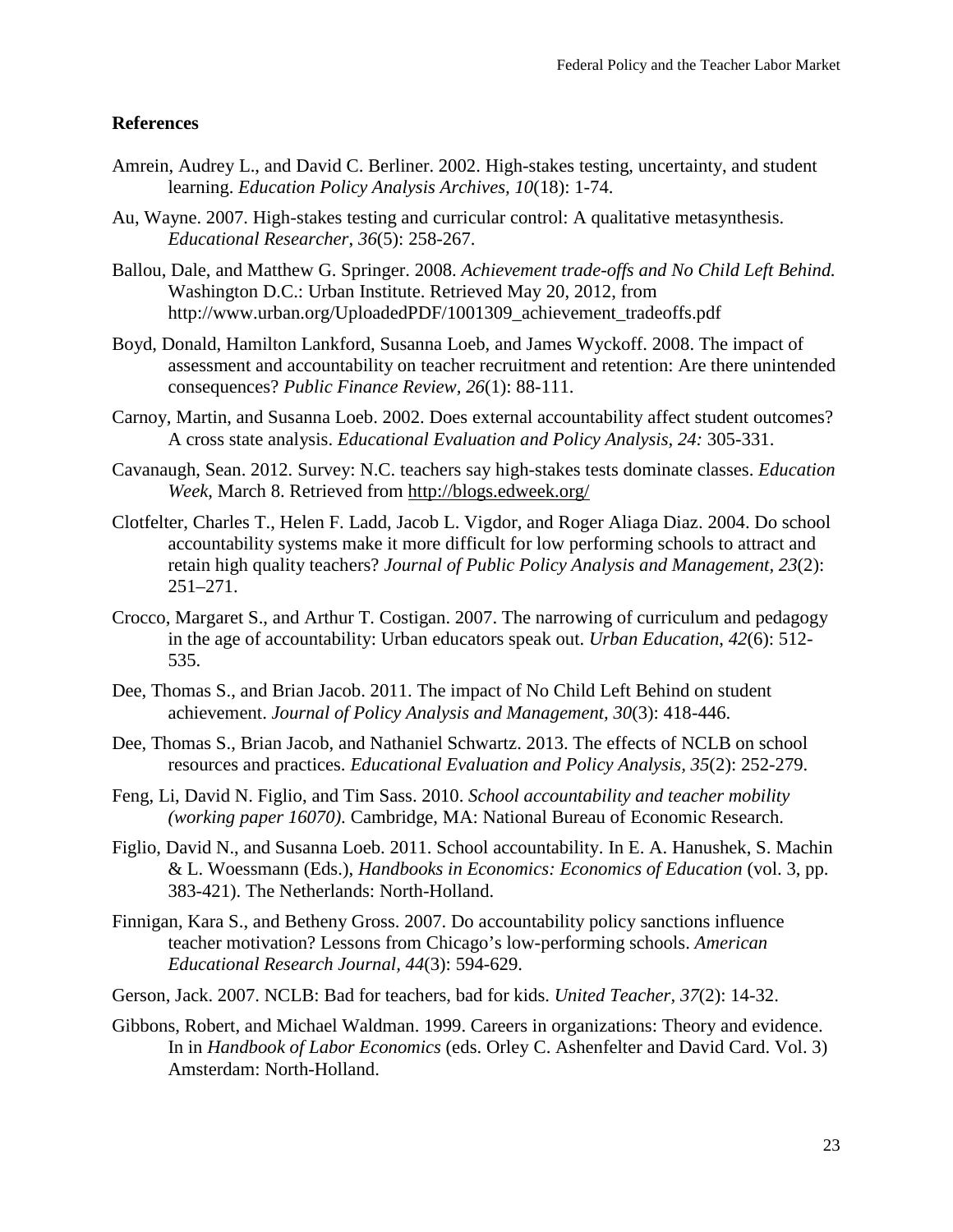- Grissom, Jason A., Sean Nicholson-Crotty, and James R. Harrington. 2014. Estimating the effects of No Child Left Behind on teachers' work environments and job attitudes. *Educational Evaluation and Policy Analysis, 36*(4): 417-436.
- Hanushek, Eric A., and Margaret E. Raymond. 2005. Does school accountability lead to improved student performance? *Journal of Policy Analysis and Management, 24* (2): 297-327.
- Hanushek, Eric A., and Steven G. Rivkin. 2010. The quality and distribution of teachers under the No Child Left Behind Act. *Journal of Economic Perspectives, 24*(3): 133-150
- Hemelt, Steven W. 2011. Performance effects of failure to make Adequate Yearly Progress (AYP): Evidence from a regression discontinuity framework. *Economics of Education Review, 30:* 702-723
- Lee, Jaekyung, & Todd Reeves. 2012. Revisiting the impact of NCLB high-stakes school accountability, capacity, and resources: State NAEP 1990-2009 reading and math achievement gaps and trends. *Educational Evaluation and Policy Analysis, 34*(2): 209- 231.
- Loeb, Susanna, & Luke Miller. 2006. *A federal foray into teacher certification: Assessing the Highly qualified teacher' provision of NCLB*. Report prepared for The Campaign for Educational Equity at Teachers College, Columbia University Symposium, Examining America's Commitment to Closing Achievement Gaps NCLB and Its Alternatives. Retrieved at: http://cepa.stanford.edu/content/federal-foray-teachercertification-assessing-highly-qualified-teacher-provision-nclb#sthash.dVOZ0v8f.dpuf
- Loeb, Susanna, and Jesse Cuhna. 2007. *Have assessment-based accountability reforms influenced the career decisions of teachers and principals*? A report commissioned by the U.S. Congress as part of Title I, Part E, Section 1503 of the No Child Left Behind Act of 2001. Retrieved from [https://cepa.stanford.edu/sites/default/files/Cunha\\_Accountability\\_Labor\\_Decisions.pdf.](https://cepa.stanford.edu/sites/default/files/Cunha_Accountability_Labor_Decisions.pdf)
- Luna, Catherine, and Cara livingstone Turner. 2001. The impact of the MCAS: Teachers talk about high-stakes testing. *The English Journal, 91*(1): 79-87.
- McCaffrey, Daniel F., J.R. Lockwood, Daniel M. Koretz, and Laura S. Hamilton. 2003. *Evaluating value-added models for teacher accountability*. Arlington VA: RAND Corporation.
- Neal, Derek, and Diane Whitemore Schanzenbach. 2010. Left behind by design: Proficiency counts and test-based accountability. *The Review of Economics and Statistics, 92*(2): 262- 283.
- Polikoff, Morgan S., Andrew J. McEachin, Stephani L. Wrabel, and Matthew Duque. 2013. *Educational Researcher, 43*(1): 45-54
- Reback, Randall, Jonah Rockoff, Heather Schwartz, and Elizabeth Davidson. 2011. *Barnard/Columbia No Child Left Behind Database, 2002-2003 and 2003-2004*, retrieved from [http://www.gsb.columbia.edu/nclb.](http://www.gsb.columbia.edu/nclb)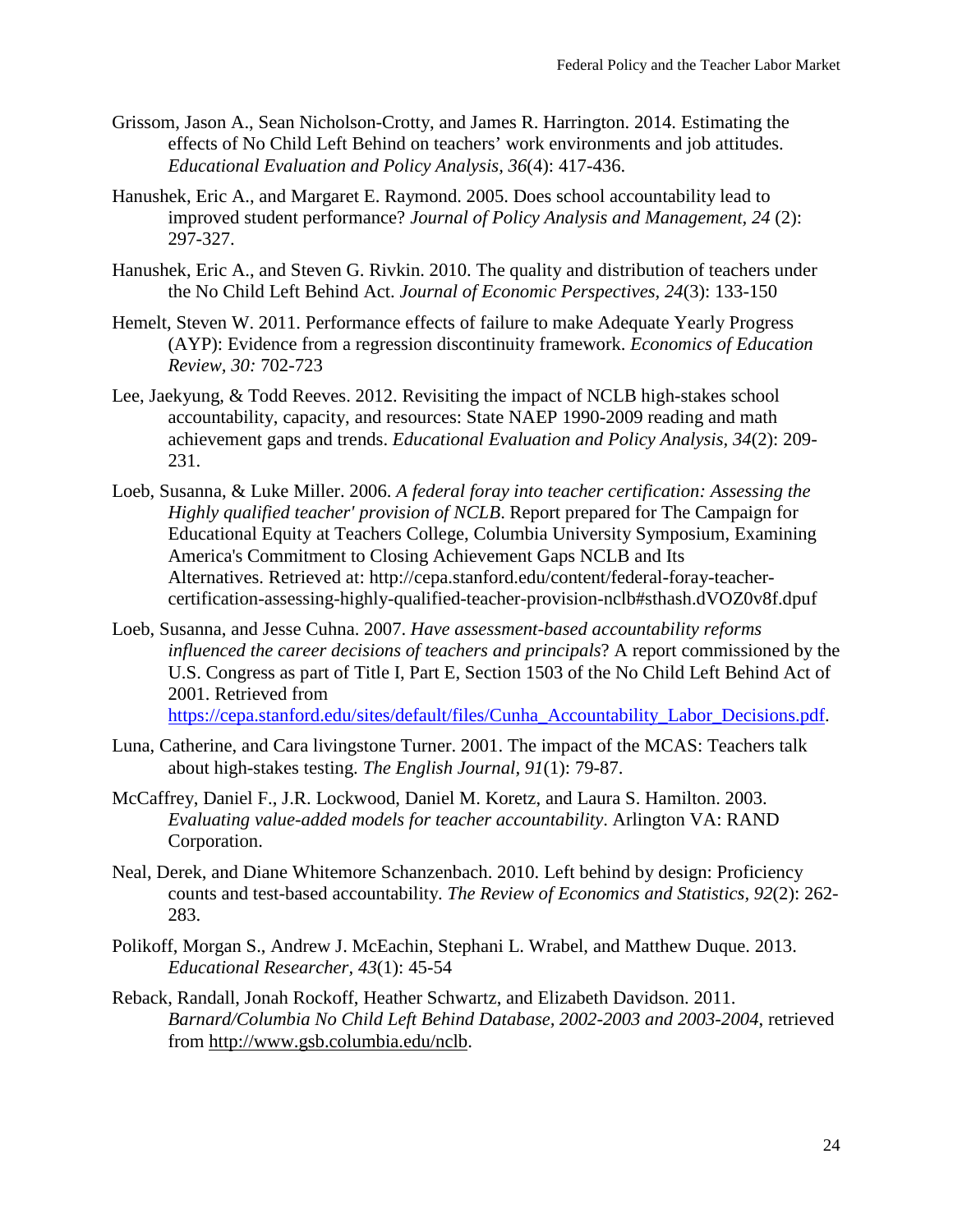- Reback, Randall, Jonah Rockoff, Heather Schwartz. 2014. Under pressure: Job security, resource allocation, and productivity in schools under No Child Left Behind. *American Economic Journal: Economic Policy, 6*(3): 207-41.
- Rivkin, Steven G., Eric A. Hanushek, & John F. Kain. 2005. Teachers, schools, and academic achievement. *Econometrica, 73*(2): 417-458.
- Rowan, Brian, Richard Correnti, and Robert J. Miller. 2002. *What large-scale, survey research tells us about teacher effects on student achievement: Insights from the prospects study of elementary schools*. Philadelphia, PA: Consortium for Policy Research in Education.
- Schneider, Barbara, Martin Carnoy, and Jeremy Kilpatrick et al. 2007. *Estimating causal effects: Using experimental and observational designs.* Washington, D.C.: American Educational Research Association.
- Shirrell, Matthew A. 2013. *The effects of subgroup-specific accountability on teacher attrition*. Washington, D.C.: Paper presented at the Fall Research Conference of the Association for Public Policy Analysis and Management.
- Sims, David P. 2009. *"Going down with the ship?" The effect of school accountability on the distribution of teacher experience in California*. Retrieved from http://www.caldercenter.org/upload/NCLB-paper-Sims-4.pdf
- Strauss, Valerie. 2015. No child left behind's test-based policies failed. Will Congress keep them anyway? *The Washington Post,* February 13. Retrieved from http://www.washingtonpost.com/blogs/answer-sheet/wp/2015/02/13/no-child-leftbehinds-test-based-policies-failed-will-congress-keep-them-anyway/
- Sunderman, Gail L., James S. Kim, and Gary G. Orfield. 2005. *NCLB meets school realities: Lessons from the field*. Thousand Oaks, CA: Corwin.
- Superfine, Benjamin M., Jessica J. Gottlieb, and Mark A. Smylie. 2012. The expanding federal role in teacher workforce policy. *Educational Policy, 26* (1): 58-78.
- Toppo, Greg. 2007. How Bush education law has changed our schools. *USA Today,* August 1. Retrieved from http://usatoday30.usatoday.com/news/education/2007-01-07-nochild\_x.htm.
- Tourkin, Steven, Teresa Thomas, Nancy Swaim, and Shawna Cox et al. 2010. *Documentation for the 2007–08 Schools and Staffing Survey* (NCES 2010-332). U.S. Department of Education. Washington, DC: National Center for Education Statistics. Retrieved from [http://nces.ed.gov/pubsearch.](http://nces.ed.gov/pubsearch)
- Tyler, John H., Richard J. Murnane, and John B. Willett. 2000. Estimating the labor market signaling value of the GED. The Quarterly *Journal of Economics, 115*(2):431-468.
- Viadero, Debra. 2007. No easy answers about NCLB's effect on "poverty gap". *Education Week.* November 14. Retrieved from http://www.edweek.org/ew/articles/2007/11/14/12brookings.h27.html
- Wright, S. Paul, Horn, Sandra P., and Willaim L. Sanders. 1997. Teacher and classroom context effects on student achievement: Implications for teacher evaluation. *Journal of Personnel Evaluation in Education, 11*: 57-67.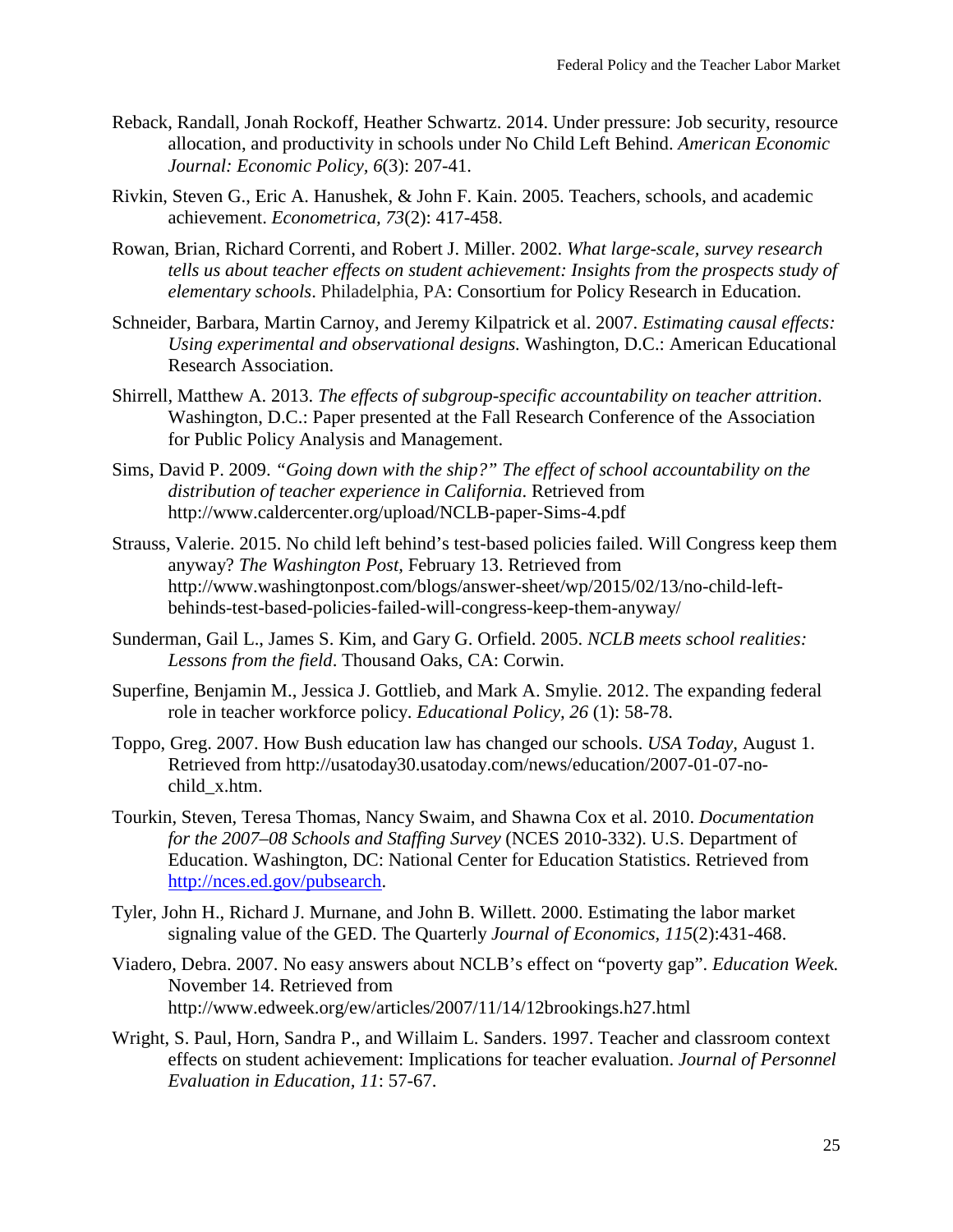Zhao, Yong. 2009. *Catching up or leading the way*. Alexandria, VA: ASCD.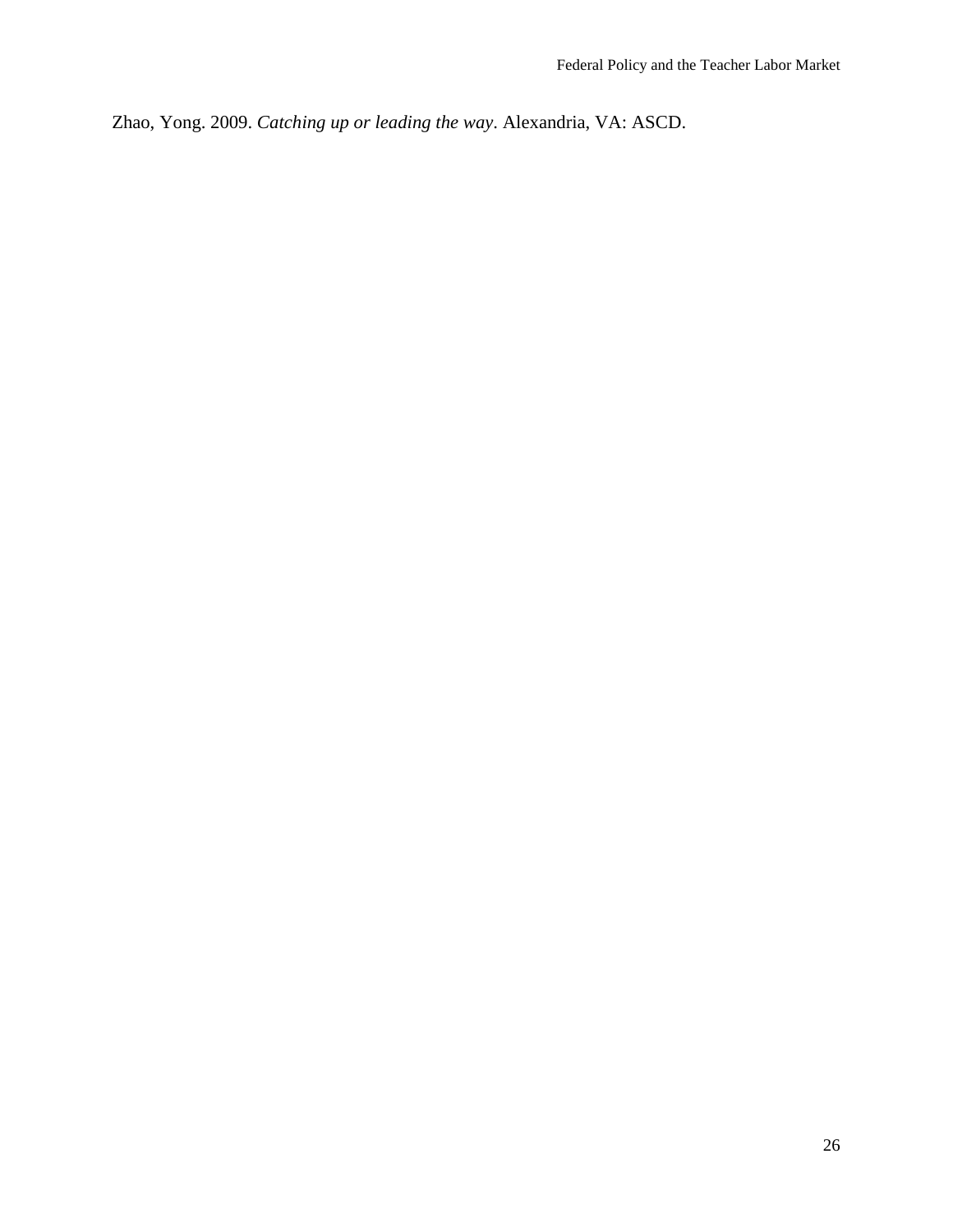

Figure 1. Compare teacher average turnover rates by treatment groups between pre-and post-NCLB years

figures on the upper panel are on the same scale (0-0.1) and two figures on the lower panel on the same scale (0-0.02). The squares and dots indicate the means of each treatment group-by-NCLB status cell. Final eacher follow-up weights were used in the calculation of the national average turnover rates.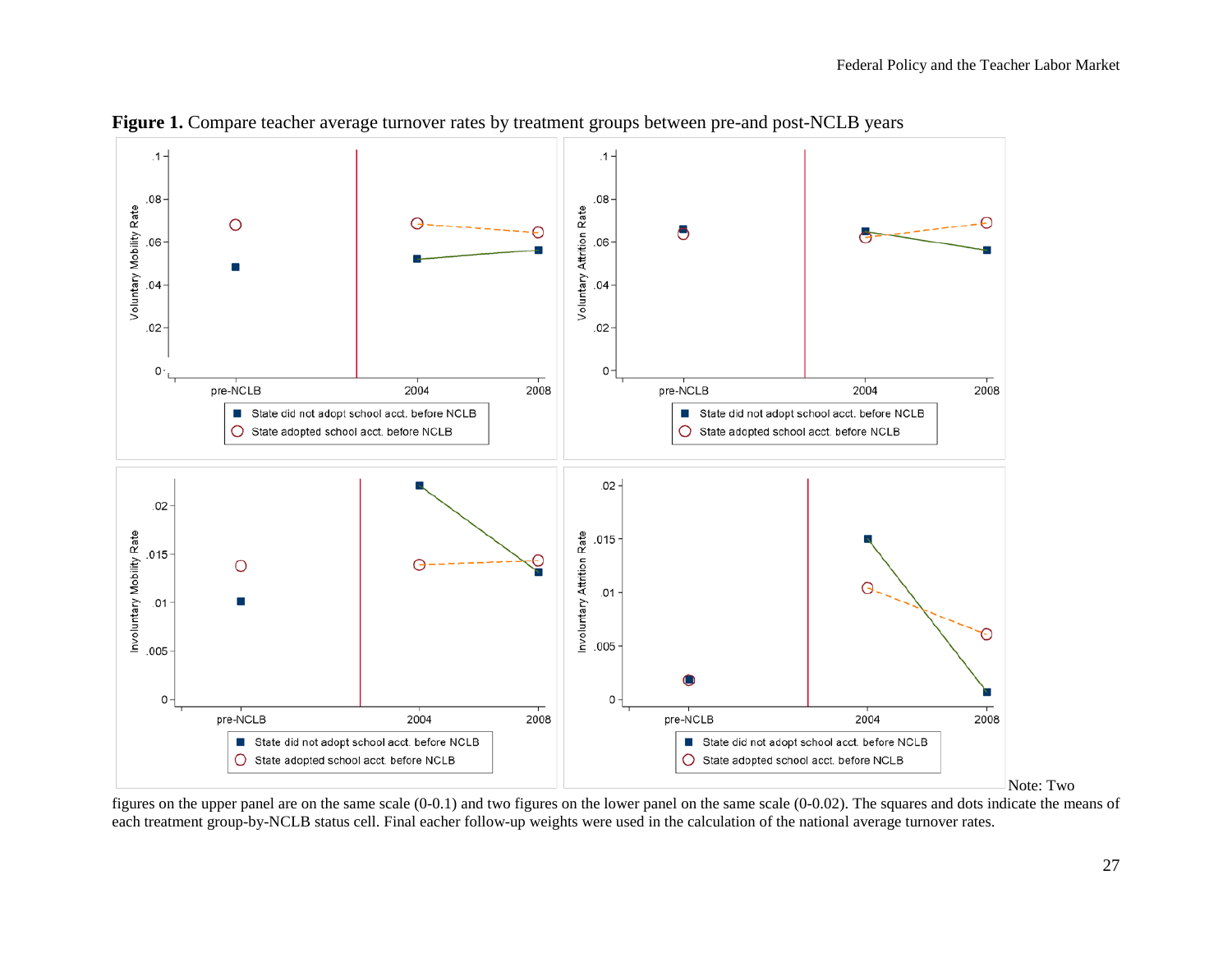| <b>Teacher characteristics</b><br>Pct. Female<br>0.81<br>0.82<br>0.5<br>(0.393)<br>(0.384)<br>0.35<br>42.445<br>42.22<br>Ave. age<br>(10.308)<br>(11.46)<br>0.455<br>0.483<br>2.51<br>Pct. teachers held a Master's and higher<br>(0.498)<br>(0.5)<br>degree<br>Pct. certified teachers<br>0.963<br>0.992<br>39.18***<br>(0.19)<br>(0.088)<br>0.029<br>0.086<br>44.96***<br>Pct. entered teaching via alternative<br>(0.169)<br>(0.28)<br>pathways<br>Ave. teaching experience<br>14.528<br>13.82<br>$4.12*$<br>(9.753)<br>(10.204)<br>0.807<br>0.803<br>0.07<br>Pct. union membership<br>(0.395)<br>(0.398) | <b>Pre-NCLB</b> | <b>Post-NCLB</b> | <b>Wald Test</b> |
|--------------------------------------------------------------------------------------------------------------------------------------------------------------------------------------------------------------------------------------------------------------------------------------------------------------------------------------------------------------------------------------------------------------------------------------------------------------------------------------------------------------------------------------------------------------------------------------------------------------|-----------------|------------------|------------------|
|                                                                                                                                                                                                                                                                                                                                                                                                                                                                                                                                                                                                              |                 |                  |                  |
|                                                                                                                                                                                                                                                                                                                                                                                                                                                                                                                                                                                                              |                 |                  |                  |
|                                                                                                                                                                                                                                                                                                                                                                                                                                                                                                                                                                                                              |                 |                  |                  |
|                                                                                                                                                                                                                                                                                                                                                                                                                                                                                                                                                                                                              |                 |                  |                  |
|                                                                                                                                                                                                                                                                                                                                                                                                                                                                                                                                                                                                              |                 |                  |                  |
|                                                                                                                                                                                                                                                                                                                                                                                                                                                                                                                                                                                                              |                 |                  |                  |
|                                                                                                                                                                                                                                                                                                                                                                                                                                                                                                                                                                                                              |                 |                  |                  |
|                                                                                                                                                                                                                                                                                                                                                                                                                                                                                                                                                                                                              |                 |                  |                  |
|                                                                                                                                                                                                                                                                                                                                                                                                                                                                                                                                                                                                              |                 |                  |                  |
|                                                                                                                                                                                                                                                                                                                                                                                                                                                                                                                                                                                                              |                 |                  |                  |
|                                                                                                                                                                                                                                                                                                                                                                                                                                                                                                                                                                                                              |                 |                  |                  |
|                                                                                                                                                                                                                                                                                                                                                                                                                                                                                                                                                                                                              |                 |                  |                  |
|                                                                                                                                                                                                                                                                                                                                                                                                                                                                                                                                                                                                              |                 |                  |                  |
|                                                                                                                                                                                                                                                                                                                                                                                                                                                                                                                                                                                                              |                 |                  |                  |
|                                                                                                                                                                                                                                                                                                                                                                                                                                                                                                                                                                                                              |                 |                  |                  |
| <b>School contexts</b>                                                                                                                                                                                                                                                                                                                                                                                                                                                                                                                                                                                       |                 |                  |                  |
| 0.096<br>Pct. small schools<br>0.076<br>$5.32*$                                                                                                                                                                                                                                                                                                                                                                                                                                                                                                                                                              |                 |                  |                  |
| (0.294)<br>(0.265)                                                                                                                                                                                                                                                                                                                                                                                                                                                                                                                                                                                           |                 |                  |                  |
| 0.034<br>0.044<br>6.99***<br>Pct. large schools                                                                                                                                                                                                                                                                                                                                                                                                                                                                                                                                                              |                 |                  |                  |
| (0.181)<br>(0.21)                                                                                                                                                                                                                                                                                                                                                                                                                                                                                                                                                                                            |                 |                  |                  |
| 61.97***<br>Ave. percentage of White students<br>0.637<br>0.56                                                                                                                                                                                                                                                                                                                                                                                                                                                                                                                                               |                 |                  |                  |
| (0.335)<br>(0.347)                                                                                                                                                                                                                                                                                                                                                                                                                                                                                                                                                                                           |                 |                  |                  |
| 0.159<br>0.185<br>14.51***<br>Ave. percentage of Black students                                                                                                                                                                                                                                                                                                                                                                                                                                                                                                                                              |                 |                  |                  |
| (0.246)<br>(0.26)                                                                                                                                                                                                                                                                                                                                                                                                                                                                                                                                                                                            |                 |                  |                  |
| 0.157<br>0.207<br>Ave. percentage of Hispanic students<br>37.22***                                                                                                                                                                                                                                                                                                                                                                                                                                                                                                                                           |                 |                  |                  |
| (0.251)<br>(0.279)                                                                                                                                                                                                                                                                                                                                                                                                                                                                                                                                                                                           |                 |                  |                  |
| 0.333<br>Pct. rural schools<br>0.195<br>141.35***                                                                                                                                                                                                                                                                                                                                                                                                                                                                                                                                                            |                 |                  |                  |
| (0.471)<br>(0.396)                                                                                                                                                                                                                                                                                                                                                                                                                                                                                                                                                                                           |                 |                  |                  |
| 0.27<br>0.288<br>Pct. urban schools<br>2.15                                                                                                                                                                                                                                                                                                                                                                                                                                                                                                                                                                  |                 |                  |                  |
| (0.448)<br>(0.453)                                                                                                                                                                                                                                                                                                                                                                                                                                                                                                                                                                                           |                 |                  |                  |
| Ave. percentage of students eligible for free-<br>0.409<br>0.491<br>$87.63***$                                                                                                                                                                                                                                                                                                                                                                                                                                                                                                                               |                 |                  |                  |
| or reduced-price lunch (FRPL)<br>(0.29)<br>(0.304)                                                                                                                                                                                                                                                                                                                                                                                                                                                                                                                                                           |                 |                  |                  |
| <b>State</b>                                                                                                                                                                                                                                                                                                                                                                                                                                                                                                                                                                                                 |                 |                  |                  |
| 209.45***<br>8.484<br>Ave. instructional expenditure per pupil (in<br>8.678                                                                                                                                                                                                                                                                                                                                                                                                                                                                                                                                  |                 |                  |                  |
| constant 2008 dollars and in natural log)<br>(0.222)<br>(0.235)                                                                                                                                                                                                                                                                                                                                                                                                                                                                                                                                              |                 |                  |                  |
| 4.705<br>4.691<br>$10.28**$<br>Ave. state median household income (in                                                                                                                                                                                                                                                                                                                                                                                                                                                                                                                                        |                 |                  |                  |
| constant 2008 dollars and in natural log)<br>(3.882)<br>(3.898)                                                                                                                                                                                                                                                                                                                                                                                                                                                                                                                                              |                 |                  |                  |
| Ave. state employment population ratio<br>0.644<br>0.634<br>$5.37*$                                                                                                                                                                                                                                                                                                                                                                                                                                                                                                                                          |                 |                  |                  |
| (0.042)<br>(0.041)                                                                                                                                                                                                                                                                                                                                                                                                                                                                                                                                                                                           |                 |                  |                  |
| 4,570<br>4,780<br><b>Sample teacher N</b>                                                                                                                                                                                                                                                                                                                                                                                                                                                                                                                                                                    |                 |                  |                  |
| <b>Population teacher N</b><br>3,272,340<br>3,958,220                                                                                                                                                                                                                                                                                                                                                                                                                                                                                                                                                        |                 |                  |                  |

# **Table 1.** Descriptive statistics

Notes: Means and its standard deviations are calculated by applying appropriate sampling weights to make these descriptive statistics nationally representative. Standard deviations are included in parentheses.

All sample sizes are rounded to the nearest ten to comply with the restricted-use data agreement with NCES.

† *p*≤0.1; \* *p*≤0.05; \*\* *p*≤0.01; \*\*\* *p*≤0.001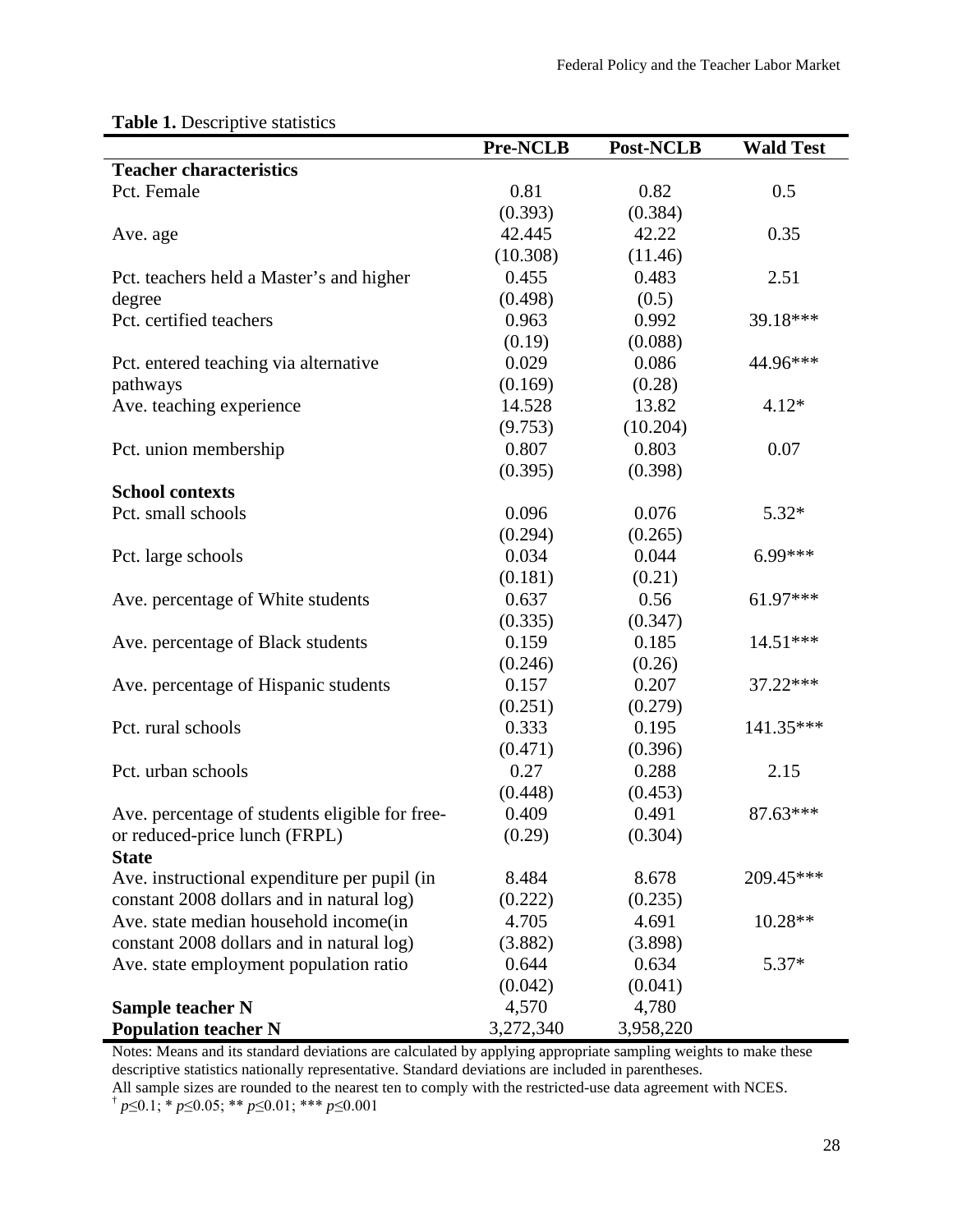|                        |      | Our coding       |      | Dee/Jacob (2011) | <b>Hanushek</b><br>/Raymond<br>(2005) | <b>Carnoy</b><br>/Loeb (2002) | <b>Amrien</b><br>/Berliner<br>(2002) |
|------------------------|------|------------------|------|------------------|---------------------------------------|-------------------------------|--------------------------------------|
| <b>State</b>           | Year | Treatment        | Year | CL acct.         |                                       |                               |                                      |
| AL                     | 1997 | $\boldsymbol{0}$ | 1997 | Yes              | CL(97)                                | Strong                        | $\overline{4}$                       |
| AK                     | 2001 | $\boldsymbol{0}$ | 2001 | Yes              | n/a                                   | None                          | $\boldsymbol{0}$                     |
| AZ                     | 2002 | $\mathbf{1}$     | 2002 | N <sub>o</sub>   | n/a                                   | None                          | $\boldsymbol{0}$                     |
| <b>AR</b>              | 1999 | $\boldsymbol{0}$ | 1999 | Yes              | CL(99)                                | None                          | $\boldsymbol{0}$                     |
| CA                     | 1999 | $\boldsymbol{0}$ | 1999 | Yes              | CL(99)                                | Strong                        | 5                                    |
| CO                     | 2002 | 1                | 2002 | N <sub>o</sub>   | n/a                                   | None                          | 5                                    |
| <b>CT</b>              | 1999 | $\boldsymbol{0}$ | 1999 | Yes              | CL(93)                                | Weak                          | $\boldsymbol{0}$                     |
| DE                     | 2001 | $\boldsymbol{0}$ | 1998 | Yes              | CL(98)                                | None                          | 6                                    |
| FL                     | 1999 | $\boldsymbol{0}$ | 1999 | Yes              | CL(99)                                | Strong                        | 5                                    |
| <b>GA</b>              | 2001 | $\boldsymbol{0}$ | 2000 | Yes              | CL(00)                                | None                          | $\mathbf{1}$                         |
| H <sub>I</sub>         | 2002 | $\mathbf{1}$     | 2002 | N <sub>o</sub>   | n/a                                   | None                          | $\boldsymbol{0}$                     |
| ID                     | 2002 | $\mathbf{1}$     | 2002 | N <sub>o</sub>   | n/a                                   | None                          | $\boldsymbol{0}$                     |
| $\mathbf{L}$           | 1992 | $\boldsymbol{0}$ | 1992 | Yes              | n/a                                   | Moderate                      | $\boldsymbol{0}$                     |
| IN                     | 1994 | $\boldsymbol{0}$ | 1994 | Marginal         | Report Card (93)                      | Moderate                      | 4                                    |
| IA                     | 2002 | 1                | 2002 | N <sub>o</sub>   | n/a                                   | None                          | $\boldsymbol{0}$                     |
| <b>KS</b>              | 1995 | $\boldsymbol{0}$ | 1995 | Marginal         | Report Card (93)                      | Weak                          | $\boldsymbol{0}$                     |
| KY                     | 1995 | $\boldsymbol{0}$ | 1995 | Yes              | CL(95)                                | <b>Strong</b>                 | $\overline{4}$                       |
| LA                     | 1999 | $\boldsymbol{0}$ | 1999 | Yes              | CL(99)                                | Moderate                      | 5                                    |
| <b>ME</b>              | 2002 | 1                | 2002 | N <sub>o</sub>   | n/a                                   | None                          | $\boldsymbol{0}$                     |
| <b>MD</b>              | 1999 | $\boldsymbol{0}$ | 1999 | Yes              | CL(99)                                | Strong                        | 5                                    |
| <b>MA</b>              | 1998 | $\boldsymbol{0}$ | 1998 | Yes              | CL(98)                                | <b>Implicit Only</b>          | 3                                    |
| MI                     | 1998 | $\boldsymbol{0}$ | 1998 | Yes              | CL(98)                                | Weak                          | 5                                    |
| <b>MN</b>              | 2002 | $\mathbf{1}$     | 2002 | N <sub>o</sub>   | n/a                                   | None                          | $\mathbf{1}$                         |
| <b>MS</b>              | 2002 | $\mathbf{1}$     | 2002 | N <sub>o</sub>   | n/a                                   | None                          | $\overline{c}$                       |
| <b>MO</b>              | 2002 | 1                | 2002 | No               | n/a                                   | None                          | $\mathbf{1}$                         |
| MT                     | 2002 | $\mathbf{1}$     | 2002 | N <sub>o</sub>   | n/a                                   | None                          | $\mathbf{1}$                         |
| <b>NE</b>              | 2002 | 1                | 2002 | No               | n/a                                   | None                          | $\boldsymbol{0}$                     |
| <b>NV</b>              | 1996 | $\boldsymbol{0}$ | 1996 | Yes              | CL(96)                                | Weak                          | $\overline{4}$                       |
| <b>NH</b>              | 2002 | 1                | 2002 | N <sub>o</sub>   | n/a                                   | None                          | $\boldsymbol{0}$                     |
| $\mathbf{N}\mathbf{J}$ | 2002 | $\mathbf{1}$     | 2002 | N <sub>o</sub>   | n/a                                   | None                          | 3                                    |
| <b>NM</b>              | 1998 | $\boldsymbol{0}$ | 1998 | Yes              | CL(03)                                | Moderate to<br>strong         | 5                                    |
| NY                     | 1998 | $\boldsymbol{0}$ | 1998 | Yes              | CL(98)                                | Strong                        | $\overline{4}$                       |
| <b>NC</b>              | 1996 | $\boldsymbol{0}$ | 1996 | Yes              | CL(96)                                | Strong                        | 6                                    |
| ${\rm ND}$             | 2002 | 1                | 2002 | No               | n/a                                   | None                          | $\boldsymbol{0}$                     |
| <b>OH</b>              | 2002 | $\mathbf 1$      | 2002 | N <sub>0</sub>   | n/a                                   | None                          | 5                                    |
| OK                     | 1996 | $\boldsymbol{0}$ | 1996 | Yes              | CL(97)                                | Weak                          | $\overline{2}$                       |
| <b>OR</b>              | 2000 | $\boldsymbol{0}$ | 2000 | Yes              | CL(00)                                | Weak to                       | $\boldsymbol{0}$                     |

Table 2. Coding of treatment states that had school accountability similar to NCLB prior to 2002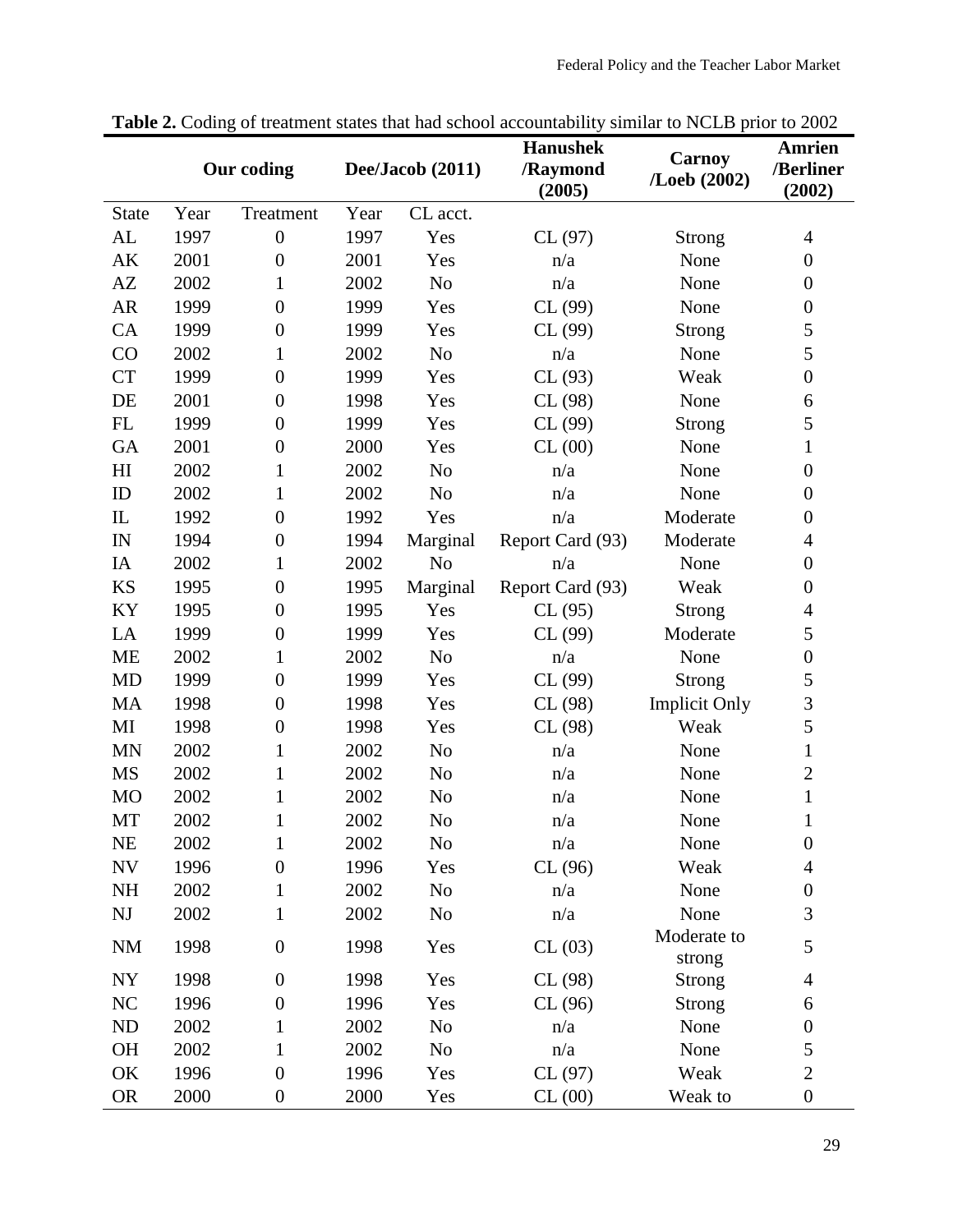|           |      |                  |      |                |        | moderate            |                  |
|-----------|------|------------------|------|----------------|--------|---------------------|------------------|
| PA        | 2002 | 1                | 2002 | N <sub>o</sub> | n/a    | None                | 3                |
| RI        | 1997 | $\overline{0}$   | 1997 | Yes            | CL(97) | Weak                | $\boldsymbol{0}$ |
| <b>SC</b> | 1999 | $\overline{0}$   | 1999 | Yes            | CL(99) | Moderate            | 5                |
| <b>SD</b> | 2002 | 1                | 2002 | N <sub>o</sub> | n/a    | None                | $\boldsymbol{0}$ |
| <b>TN</b> | 2000 | $\overline{0}$   | 2000 | Yes            | CL(96) | Weak                | $\overline{4}$   |
| <b>TX</b> | 1994 | $\overline{0}$   | 1994 | Yes            | CL(94) | Strong              | 6                |
| <b>UT</b> | 2002 | 1                | 2002 | N <sub>o</sub> | n/a    | None                | $\boldsymbol{0}$ |
| <b>VT</b> | 1999 | $\overline{0}$   | 1999 | Yes            | CL(99) | Weak                | $\boldsymbol{0}$ |
| <b>VA</b> | 1998 | $\boldsymbol{0}$ | 1998 | Marginal       | CL(98) | Weak to<br>moderate | $\overline{2}$   |
| <b>WA</b> | 2002 | 1                | 2002 | N <sub>o</sub> | n/a    | None                | $\boldsymbol{0}$ |
| WV        | 1997 | $\overline{0}$   | 1997 | Yes            | CL(98) | Strong              | 3                |
| WI        | 1993 | $\overline{0}$   | 1993 | Marginal       | CL(93) | Weak to<br>moderate | $\boldsymbol{0}$ |
| WY        | 2002 |                  | 2002 | N <sub>o</sub> | n/a    | None                | $\boldsymbol{0}$ |

Notes: "CL" stands for consequential, and "acct." stands for accountability.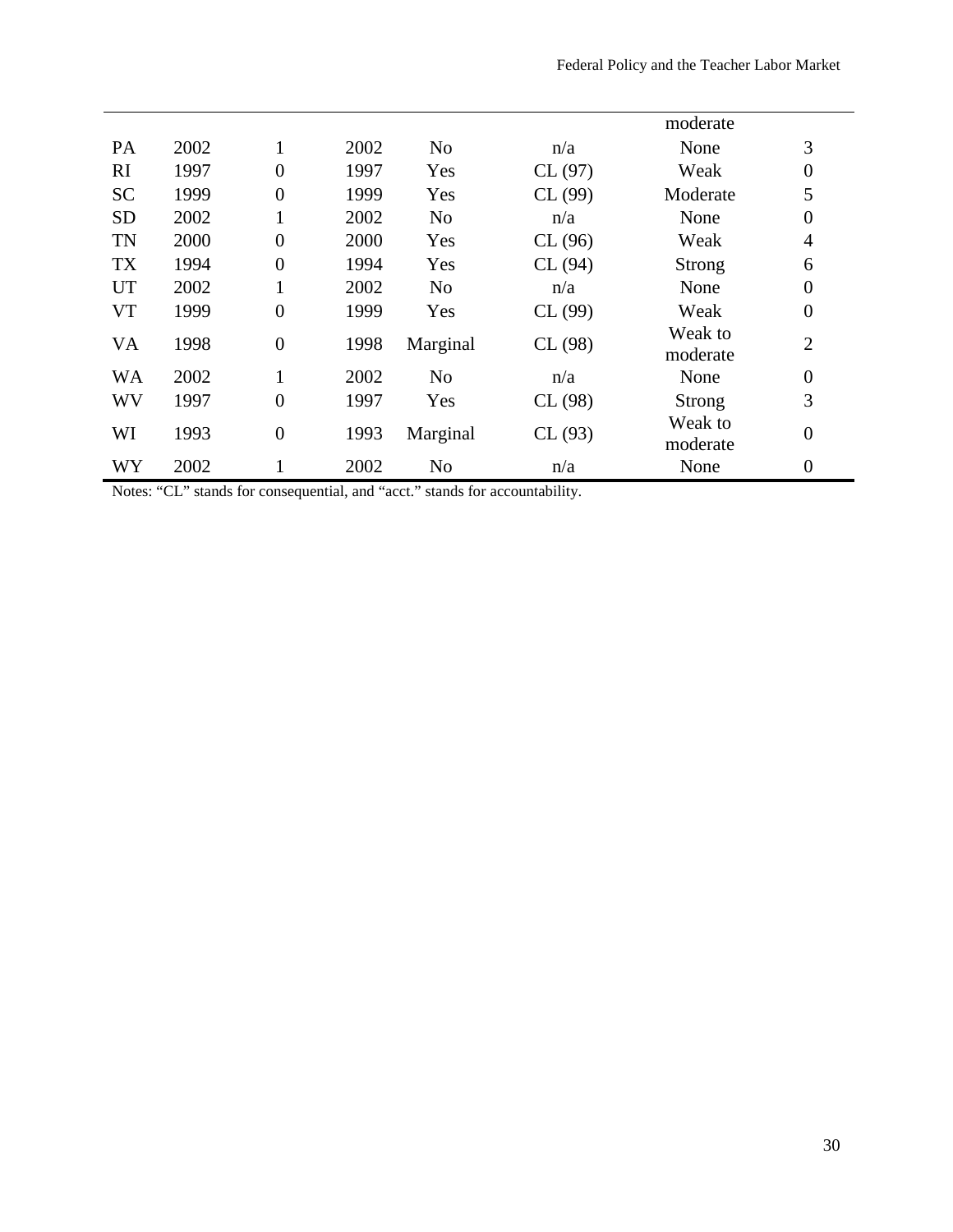|                                                      | Voluntary | Involuntary       | Voluntary | Involuntary      |
|------------------------------------------------------|-----------|-------------------|-----------|------------------|
|                                                      | Mobility  | Mobility          | Attrition | <b>Attrition</b> |
| Panel A. Main model                                  |           |                   |           |                  |
| $NCLB_{2004} \times T_s$                             | 0.012     | $0.832^{\dagger}$ | 0.046     | 0.409            |
|                                                      | (0.223)   | (0.443)           | (0.234)   | (0.834)          |
| $NCLB_{2008} \times T_s$                             | 0.254     | 0.301             | $-0.181$  | $-2.281**$       |
|                                                      | (0.250)   | (0.492)           | (0.314)   | (0.861)          |
| Sample N                                             |           | 9,270             |           |                  |
| Panel B. Excluded schools that were closed next year |           |                   |           |                  |
| $NCLB_{2004} \times T_s$                             | 0.074     | $0.793^{\dagger}$ | $-0.206$  | 0.295            |
|                                                      | (0.231)   | (0.469)           | (0.333)   | (0.823)          |
| $NCLB_{2008} \times T_s$                             | 0.279     | 0.124             | $-0.478$  | $-2.372**$       |
|                                                      | (0.257)   | (0.457)           | (0.37)    | (0.866)          |
| Sample N                                             |           | 9,010             |           |                  |
| Panel C. Excluded marginal states                    |           |                   |           |                  |
| $NCLB_{2004} \times T_s$                             | 0.016     | $0.772\dagger$    | 0.036     | 0.284            |
|                                                      | (0.229)   | (0.469)           | (0.250)   | (0.847)          |
| $NCLB_{2008} \times T_s$                             | 0.22      | 0.400             | $-0.048$  | $-2.483**$       |
|                                                      | (0.252)   | (0.495)           | (0.324)   | (0.878)          |
| Sample N                                             |           |                   | 8,120     |                  |

**Table 3.** The estimated effects of NCLB school accountability on teacher turnover

Notes. † *p*≤0.1; \* *p*≤0.05; \*\* *p*≤0.01

(a) This model includes main effects only. Controls include teacher's gender, race/ethnicity, age, being a new teacher who taught three years or less, held a master's degree, state certified, entered the profession through alternative pathways, union status, and taught tested subjects in tested grades. It also includes school-level covariates (e.g., small or large small, disadvantaged schools, urban or rural school, and district instructional expenditure per pupil) and state-level covariates (e.g., state median household income and state employment population ratio).

- (b) State fixed effects are included.
- (c) Standard errors are clustered at state level and estimates are included in parentheses.
- (d) Each model was estimated applying teacher follow-up final weights to make the results nationally representative and adjust for nonresponse bias.

(e) All sample sizes are rounded to the nearest ten due to the restricted-use data agreement with NCES.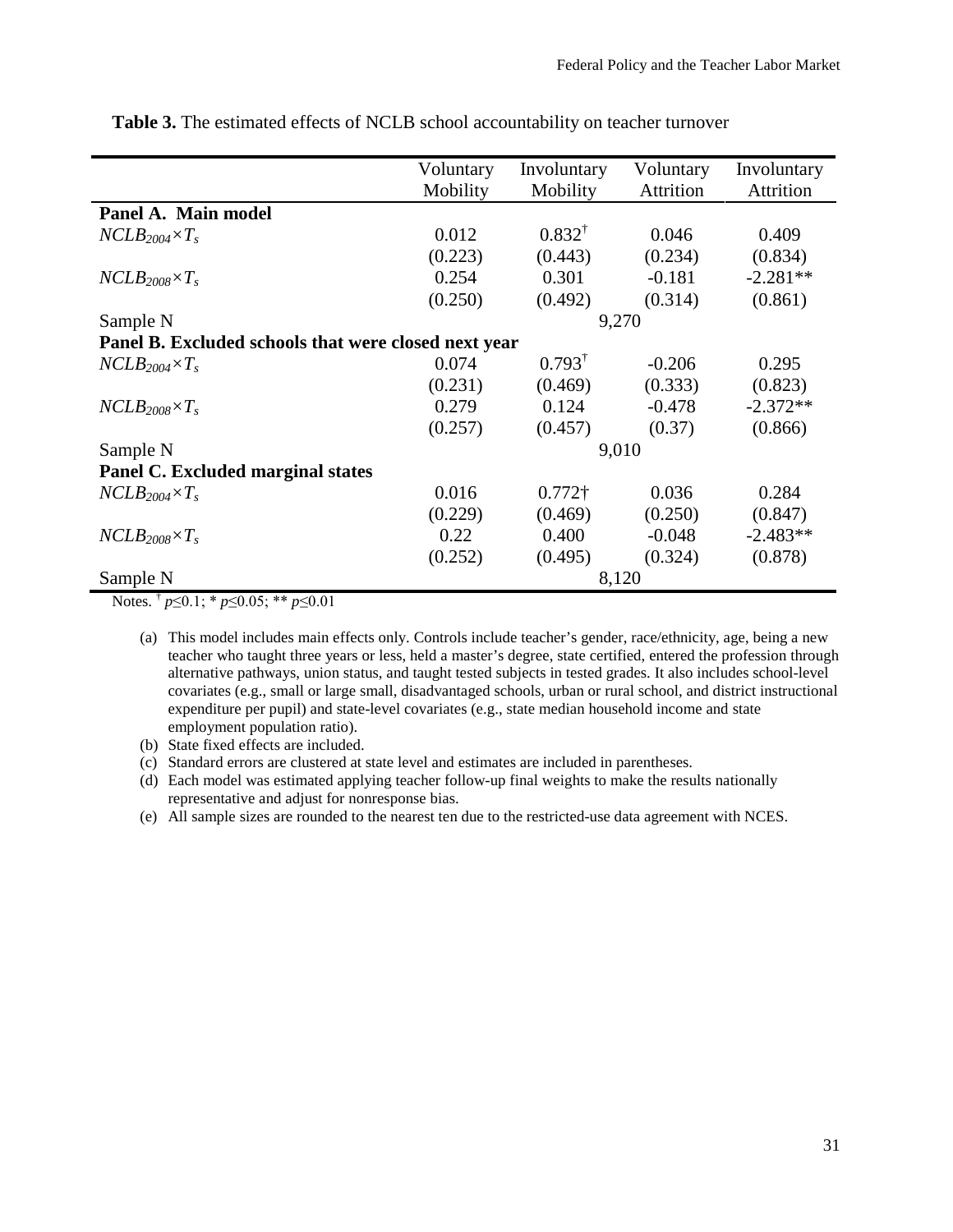|                                          | Voluntary | Involuntary | Voluntary | Involuntary |
|------------------------------------------|-----------|-------------|-----------|-------------|
|                                          | Mobility  | Mobility    | Attrition | Attrition   |
| Fake year of on-site NCLB <sup>(1)</sup> | 0.007     | 0.075       | 0.111     | $-0.026$    |
|                                          | (0.187)   | (0.279)     | (0.151)   | (0.45)      |
| Sample N                                 |           | 9,270       |           |             |
| Fake $T_s \times NCLB_{2004}$            | $-0.106$  | 0.189       | $-0.214$  | 0.495       |
|                                          | (0.147)   | (0.289)     | (0.171)   | (0.666)     |
| Fake $T_s \times NCLB_{2008}$            | $-0.274$  | 0.328       | $-0.078$  | 0.451       |
|                                          | (0.205)   | (0.385)     | (0.310)   | (0.388)     |
| Sample N                                 |           | 9,270       |           |             |

## **Table 4.** Falsification tests

Note:  $^{(1)}$ the fake year is 1999-2000.

(a) This model includes main effects only. Controls include teacher's gender, race/ethnicity, age, being a new teacher who taught three years or less, held a master's degree, state certified, entered the profession through alternative pathways, union status, and taught tested subjects in tested grades. It also includes school-level covariates (e.g., small or large small, disadvantaged schools, urban or rural school, and district instructional expenditure per pupil) and state-level covariates (e.g., state median household income and state employment population ratio).

- (b) State fixed effects are included.
- (c) Standard errors are clustered at state level and estimates are included in parentheses.

(d) Each model was estimated applying teacher follow-up final weights to make the results nationally representative and adjust for nonresponse bias.

(e) All sample sizes are rounded to the nearest ten due to the restricted-use data agreement with NCES.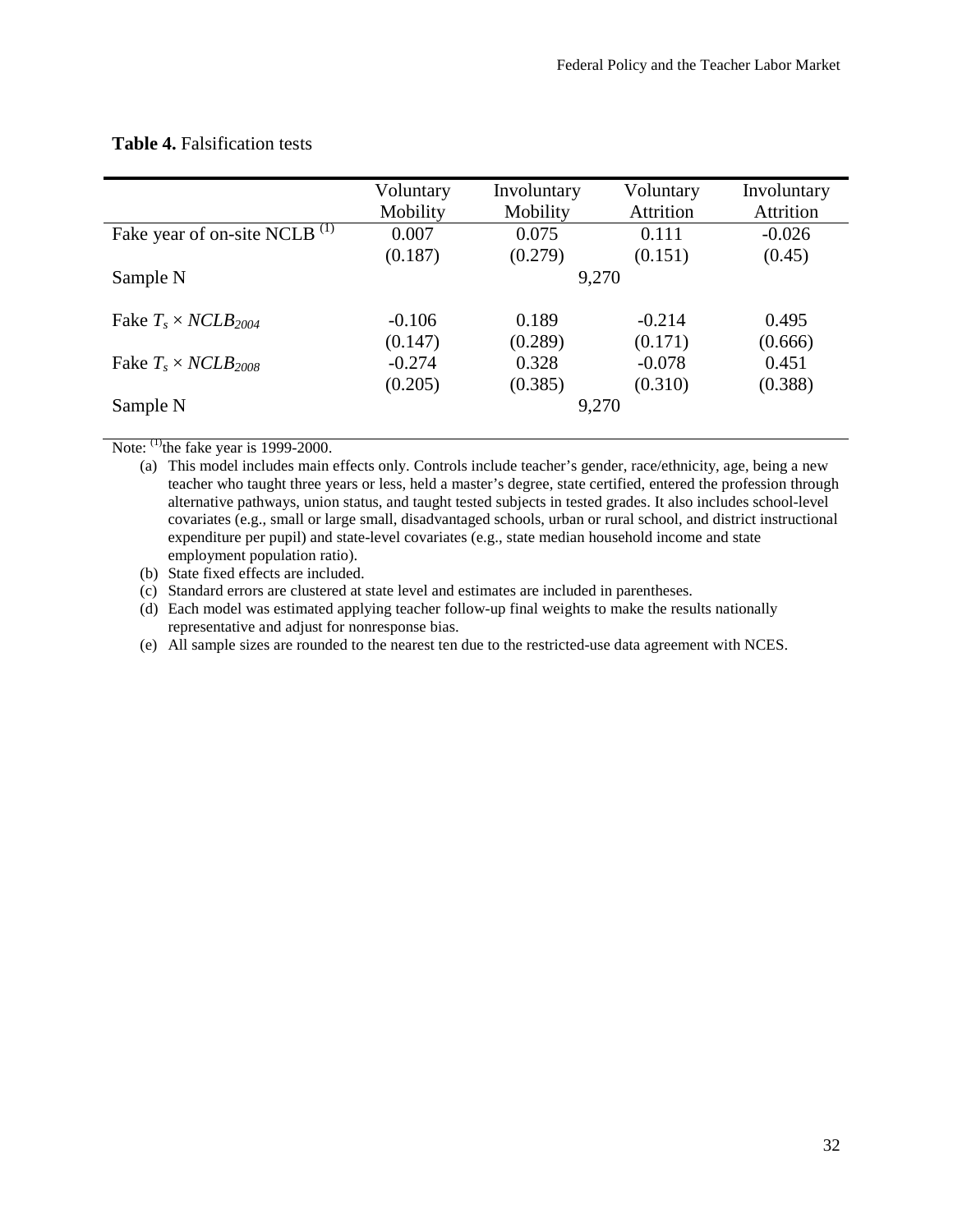|                                               | Voluntary | Involuntary | Voluntary | Involuntary<br>Attrition |  |  |  |  |
|-----------------------------------------------|-----------|-------------|-----------|--------------------------|--|--|--|--|
|                                               | Mobility  | Mobility    | Attrition |                          |  |  |  |  |
| <b>Teachers taught tested subjects/grades</b> |           |             |           |                          |  |  |  |  |
| $NCLB_{2004} \times T_s$                      | $-0.207$  | 1.046       | $-0.226$  | $-1.47$                  |  |  |  |  |
|                                               | (0.341)   | (0.697)     | (0.393)   | (1.105)                  |  |  |  |  |
| $NCLB_{2008} \times T_s$                      | 0.523     | 0.423       | $-0.459$  | $-3.386*$                |  |  |  |  |
|                                               | (0.361)   | (0.638)     | (0.29)    | (1.534)                  |  |  |  |  |
| Sample N                                      |           | 3,560       |           |                          |  |  |  |  |
| Teachers taught low-stakes subjects/grades    |           |             |           |                          |  |  |  |  |
| $NCLB_{2004} \times T_s$                      | 0.15      | 0.612       | 0.259     | $1.413*$                 |  |  |  |  |
|                                               | (0.344)   | (0.427)     | (0.309)   | (0.656)                  |  |  |  |  |
| $NCLB_{2008} \times T_s$                      | 0.175     | 0.261       | $-0.046$  | $-1.706*$                |  |  |  |  |
|                                               | (0.312)   | (0.741)     | (0.467)   | (0.833)                  |  |  |  |  |
| Sample N                                      | 5,710     |             |           |                          |  |  |  |  |
| <b>Interaction effects on tested teachers</b> |           |             |           |                          |  |  |  |  |
| $NCLB_{2004} \times T_s$                      | 0.183     | 0.649       | 0.271     | $1.522*$                 |  |  |  |  |
|                                               | (0.305)   | (0.410)     | (0.303)   | (0.649)                  |  |  |  |  |
| $NCLB_{2008} \times T_s$                      | 0.194     | 0.119       | $-0.021$  | $-1.610*$                |  |  |  |  |
|                                               | (0.316)   | (0.721)     | (0.467)   | (0.83)                   |  |  |  |  |
| $NCLB_{2004} \times T_s \times Tested$        | $-0.447$  | 0.546       | $-0.556$  | $-2.786*$                |  |  |  |  |
|                                               | (0.428)   | (0.641)     | (0.503)   | (1.123)                  |  |  |  |  |
| $NCLB_{2008} \times T_s \times Tested$        | 0.239     | 0.531       | $-0.421$  | $-1.578$                 |  |  |  |  |
|                                               | (0.403)   | (1.017)     | (0.528)   | (1.93)                   |  |  |  |  |
| Sample N                                      |           | 9,270       |           |                          |  |  |  |  |

**Table 5.** NCLB effects on teachers who taught tested subjects and grades

Notes. † *p*≤0.1; \* *p*≤0.05; \*\* *p*≤0.01

- (a) This model includes main effects only. Controls include teacher's gender, race/ethnicity, age, being a new teacher who taught three years or less, held a master's degree, state certified, entered the profession through alternative pathways, union status, and taught tested subjects in tested grades. It also includes school-level covariates (e.g., small or large small, disadvantaged schools, urban or rural school, and district instructional expenditure per pupil) and state-level covariates (e.g., state median household income and state employment population ratio).
- (b) State fixed effects are included.
- (c) Standard errors are clustered at state level and estimates are included in parentheses.
- (d) Each model was estimated applying teacher follow-up final weights to make the results nationally representative and adjust for nonresponse bias.
- (e) All sample sizes are rounded to the nearest ten due to the restricted-use data agreement with NCES.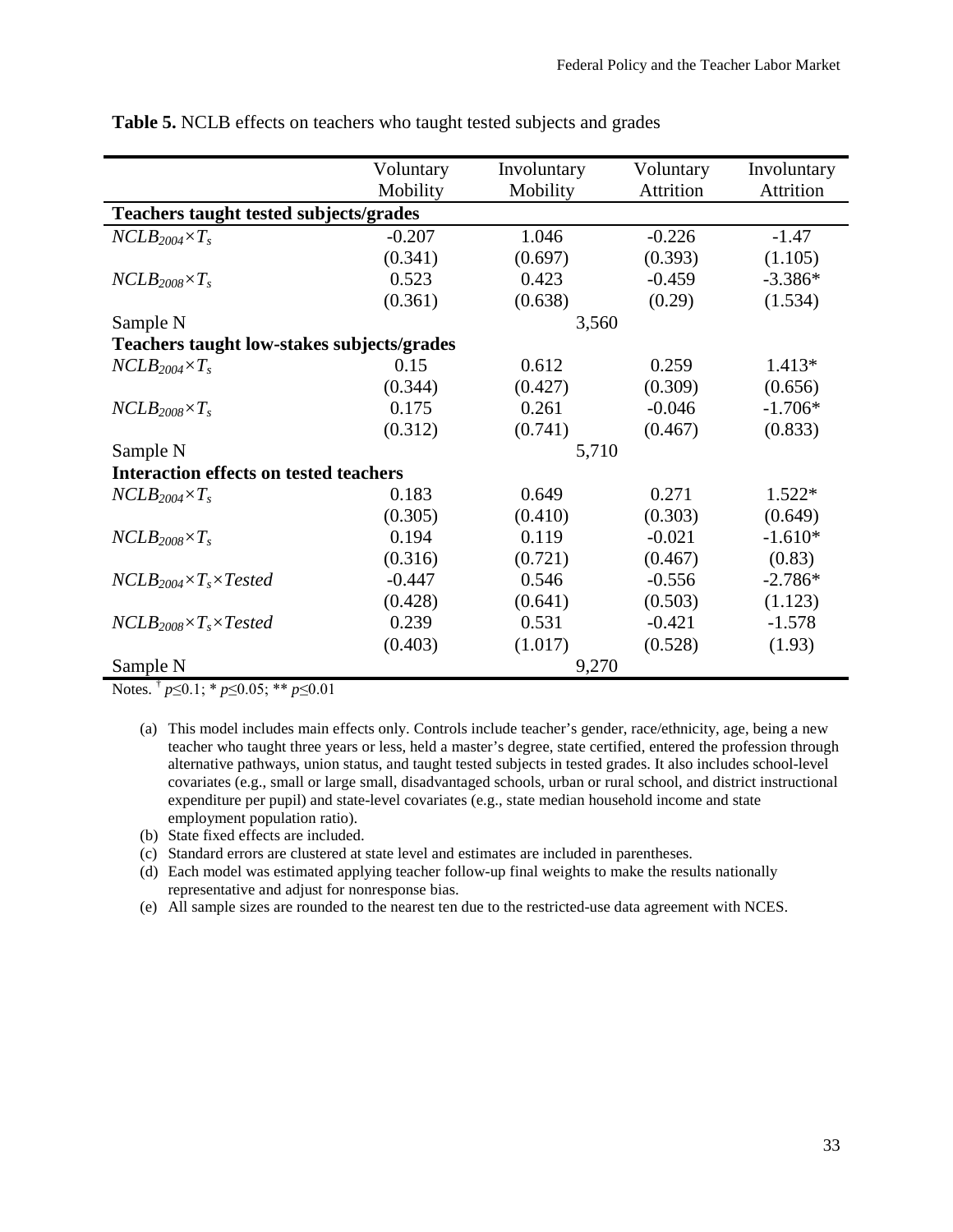|                                                     | Voluntary<br>Mobility | Involuntary<br>Mobility | Voluntary<br>Attrition | Involuntary<br>Attrition |  |
|-----------------------------------------------------|-----------------------|-------------------------|------------------------|--------------------------|--|
| <b>Disadvantaged schools</b>                        |                       |                         |                        |                          |  |
| $NCLB_{2004} \times T_s$                            | 0.25                  | 1.548*                  | 0.394                  | 0.833                    |  |
|                                                     | (0.293)               | (0.635)                 | (0.4)                  | (1.076)                  |  |
| $NCLB_{2008} \times T_s$                            | 0.103                 | $1.306^{\dagger}$       | 0.068                  | $-2.732**$               |  |
|                                                     | (0.279)               | (0.803)                 | (0.325)                | (1.004)                  |  |
| Sample N                                            |                       | 4,550                   |                        |                          |  |
| <b>Advantaged schools</b>                           |                       |                         |                        |                          |  |
| $NCLB_{2004} \times T_s$                            | $-0.105$              | 0.437                   | 0.350                  | $-0.018$                 |  |
|                                                     | (0.283)               | (0.508)                 | (1.014)                | (0.342)                  |  |
| $NCLB_{2008} \times T_s$                            | 0.395                 | $-0.769$                | 0.487                  | $-0.493$                 |  |
|                                                     | (0.368)               | (0.751)                 | (0.576)                | (0.516)                  |  |
| Sample N                                            | 4,720                 |                         |                        |                          |  |
| <b>Interaction effects on disadvantaged schools</b> |                       |                         |                        |                          |  |
| $NCLB_{2004} \times T_s$                            | $-0.059$              | 0.482                   | $-0.088$               | 0.421                    |  |
|                                                     | (0.282)               | (0.464)                 | (0.338)                | (0.93)                   |  |
| $NCLB_{2008} \times T_s$                            | 0.403                 | $-0.746$                | $-0.466$               | $-0.745$                 |  |
|                                                     | (0.361)               | (0.725)                 | (0.492)                | (1.119)                  |  |
| $NCLB_{2004} \times T_s \times Disadvantage$        | 0.197                 | 0.801                   | 0.396                  | 0.026                    |  |
| Schools                                             | (0.345)               | (0.623)                 | (0.563)                | (1.514)                  |  |
| $NCLB_{2008} \times T_s \times Disadvantage$        | $-0.384$              | $1.763^{\dagger}$       | 0.404                  | $-2.59$ <sup>†</sup>     |  |
| <b>Schools</b>                                      | (0.431)               | (1.042)                 | (0.587)                | (1.574)                  |  |
| Sample N                                            |                       | 9,270                   |                        |                          |  |

**Table 6.** NCLB effects on disadvantaged schools

Notes. † *p*≤0.1; \* *p*≤0.05; \*\* *p*≤0.01

- (a) This model includes main effects only. Controls include teacher's gender, race/ethnicity, age, being a new teacher who taught three years or less, held a master's degree, state certified, entered the profession through alternative pathways, union status, and taught tested subjects in tested grades. It also includes school-level covariates (e.g., small or large small, disadvantaged schools, urban or rural school, and district instructional expenditure per pupil) and state-level covariates (e.g., state median household income and state employment population ratio).
- (b) State fixed effects are included.
- (c) Standard errors are clustered at state level and estimates are included in parentheses.
- (d) Each model was estimated applying teacher follow-up final weights to make the results nationally representative and adjust for nonresponse bias.
- (e) All sample sizes are rounded to the nearest ten due to the restricted-use data agreement with NCES.